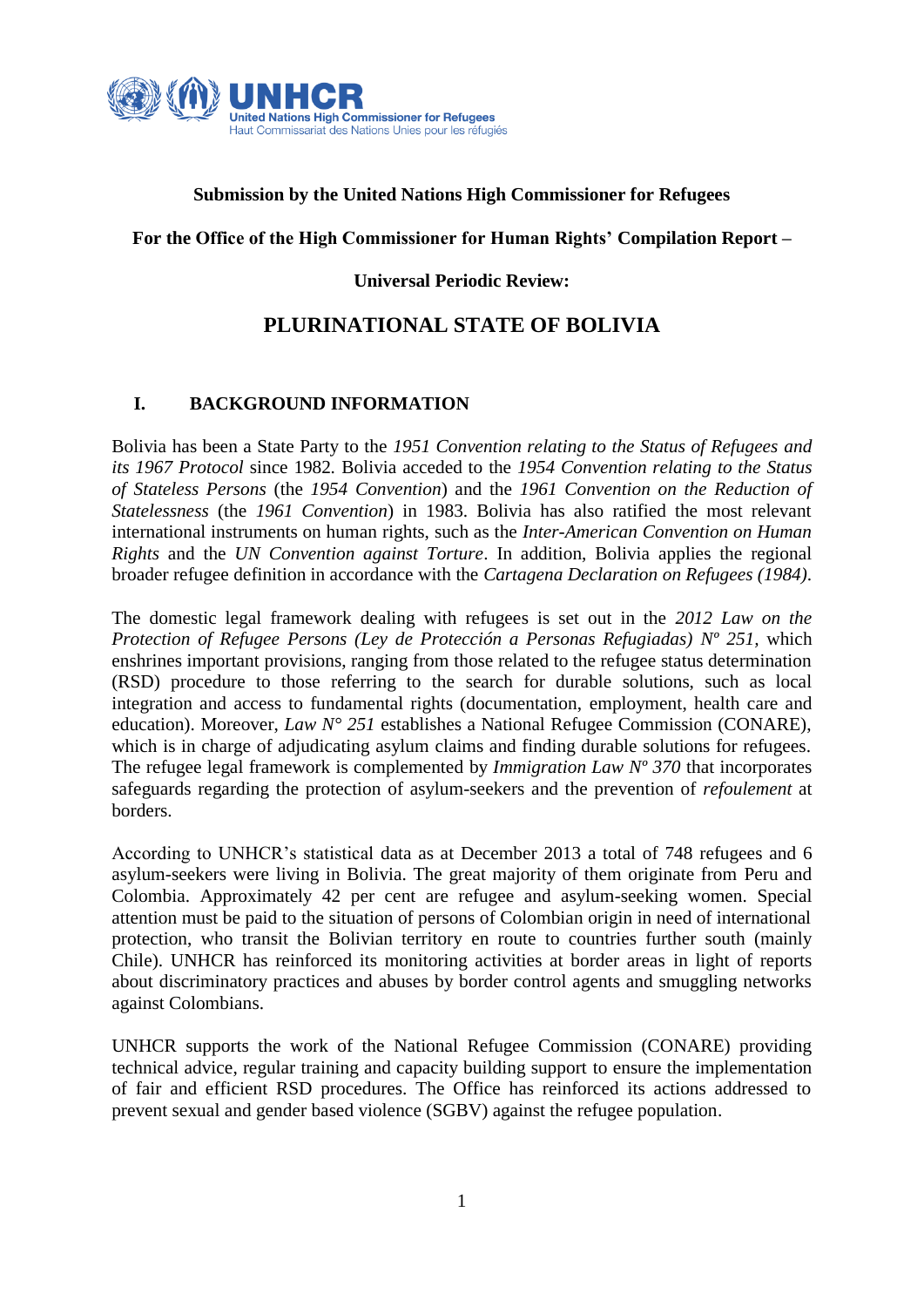#### **II. ACHIEVEMENTS AND BEST PRACTICES**

#### *1. Pledges made during the December 2011 Ministerial Event*

Bolivia made several pledges during the Ministerial Intergovernmental Event on Refugees and Stateless Persons held in Geneva in December 2011, 1 committing itself to strengthen national refugee legislation, to continue providing refugees and asylum-seekers access to services in the same conditions as Bolivian citizens, to implement the 2010 National Law against racism and all forms of discrimination, to strengthen the coordination of policies for the protection of refugees and stateless persons and to continue promoting the values of solidarity, respect, tolerance and multiculturalism in the context of the protection of refugees, IDPs and stateless persons.

*2. The Law on The Protection of Refugees N° 251 and its Regulatory Decree Nº 1440* The *Refugee Law N° 251* adopted in 2012 and its Regulatory Decree are in line with international refugee law standards. The national refugee legislation contains important protection safeguards, including the *non-refoulement* principle, the exemption from sanctions for illegal entry into the country, confidentiality, family reunification and non-discrimination. The wider refugee definition (*Cartagena Declaration*) is also foreseen in the law and serves as a basis for recognition of refugee status of persons who do not fulfill the criteria of the *1951 Convention*, but nevertheless find themselves in need of international protection. *Law N° 251* establishes a National Refugee Commission (CONARE), which is in charge of adjudicating the asylum claims in the first instance of the RSD Procedure and finding durable solutions for refugees. The Technical Secretariat of CONARE is the body responsible for processing refugee claims, conducting first analysis of eligibility and issuing technical recommendations to the Refugee Commission. An inter-ministerial Appeal Committee reviews CONARE's first instance decisions.

#### *3. The inclusion of safeguards for refugee protection in Migration Law N° 370*

*Migration Law N° 370* adopted in May 2013 reinforces the refugee protection legal framework through the incorporation of relevant safeguards for refugees and asylum-seekers, such as the exclusion of asylum-seekers from the application of the impediments for the entrance and stay of foreigners in the national territory, and the exclusion of refugees from the application of other sanctions prescribed in the Law. In addition, the new immigration legislation recognizes the right of asylum-seekers and refugees to obtain a migratory legal residence in the country in accordance with the *Refugee Law Nº 251*, and their access to fundamental human rights. The standard of treatment of every foreigner (including refugees and asylum-seekers) is the one recognized to nationals, without any kind of discrimination. In addition, *Law Nº 370* provides that persons in need of international protection, who do not fall under the refugee definition, may obtain legal residence on humanitarian grounds. The Law includes an article tackling the possible situation and migratory admission to Bolivia of persons displaced across international border as a consequence of the effects of climate change.

<u>.</u>

 $<sup>1</sup>$  UN High Commissioner for Refugees, Ministerial Intergovernmental Event on Refugees and Stateless Persons</sup>

<sup>-</sup> Pledges 2011, October 2012, available at:<http://www.unhcr.org/refworld/docid/50aca6112.html>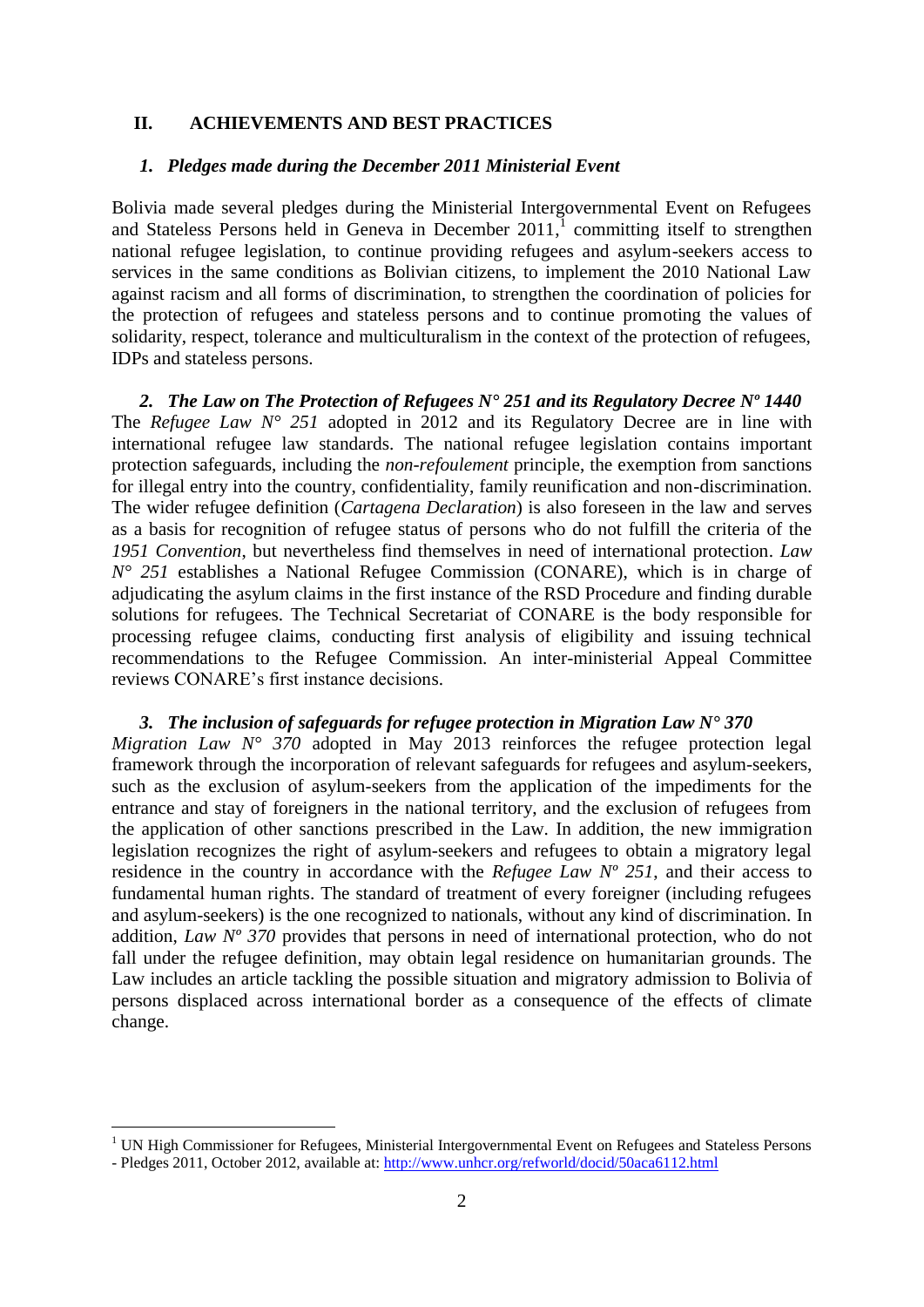## *4. The development of a State policy/strategy for the local integration of refugees*

Despite the political commitment of countries of the region, including Bolivia, the difficult socioeconomic context in most of the Latin-American countries represents a serious obstacle to the successful local integration of refugees. The provision of humanitarian assistance to new asylum-seekers and the development of programs for the local integration of refugees remain a main challenge for UNHCR, civil society and Governments. The process of local integration is primarily supported through the efforts of UNHCR and its local implementing partner agency (*Pastoral de Movilidad Humana - PMH*). During 2013, CONARE and UNHCR's implementing partner agency conducted a thorough review of the local integration capacities for the refugee population and agreed on a plan of action to reinforce the access of refugees to social programs and public policies. UNHCR highlights the importance of the involvement of the Bolivian authorities to support and ensure the sustainable integration of refugees and their effective access to socioeconomic rights. Refugees should benefit from specific assistance and care programs and/or be included in existing ones.

## **III. KEY PROTECTION ISSUES, CHALLENGES AND RECOMMENDATIONS**

### **Issue 1: Protection safeguards in border regions**

Bolivia is a transit country in particular for Afro-Colombians from the Department of Valle del Cauca, who are in need of international protection. A migrant shelter run by a religious congregation in Pisiga has registered more than 1,500 persons in the first three trimesters of 2013, 50% of the Colombians in transit were women.

Whereas the legal framework contains adequate safeguards for the protection of persons in need of international protection, UNHCR is concerned about reports regarding the treatment of persons of concern, principally Colombians, including allegations from reliable sources of financial extortion or sexual assault by smuggling networks, allegations of requests for irregular payments or sexual favours by border control and security agents. Women rejected at the Southern border when trying to enter Chile, are reportedly at risk of SGBV by smuggling and trafficking networks. Moreover, in a completely isolated area, at 3,800 meters above sea level, where temperatures can drop to minus 18 Celsius degrees during the night, and with no money, women rejected at the Chilean border may have no alternative than to resort to prostitution with truck drivers to survive in the hostile environment.

Moreover, the Committee against Torture recommended that Bolivia *"adopt adequate measures to ensure that no person can be expelled, returned or extradited to another State where there are substantial grounds for believing that that person would face a personal and foreseeable risk of being subjected to torture. In particular, the State party should give clear instructions to its immigration officials and other law enforcement officers, expand the curriculum of its mandatory training courses on asylum and the protection of refugees, and ensure that CONARE takes prompt action, in accordance with its terms of reference, to ensure that the principle of non-refoulement is upheld".<sup>2</sup>*

## **Recommendation:**

1

<sup>&</sup>lt;sup>2</sup> Concluding observations of the Committee against Torture: Bolivia, 14/06/2013, CAT/C/BOL/CO/2, par. 17.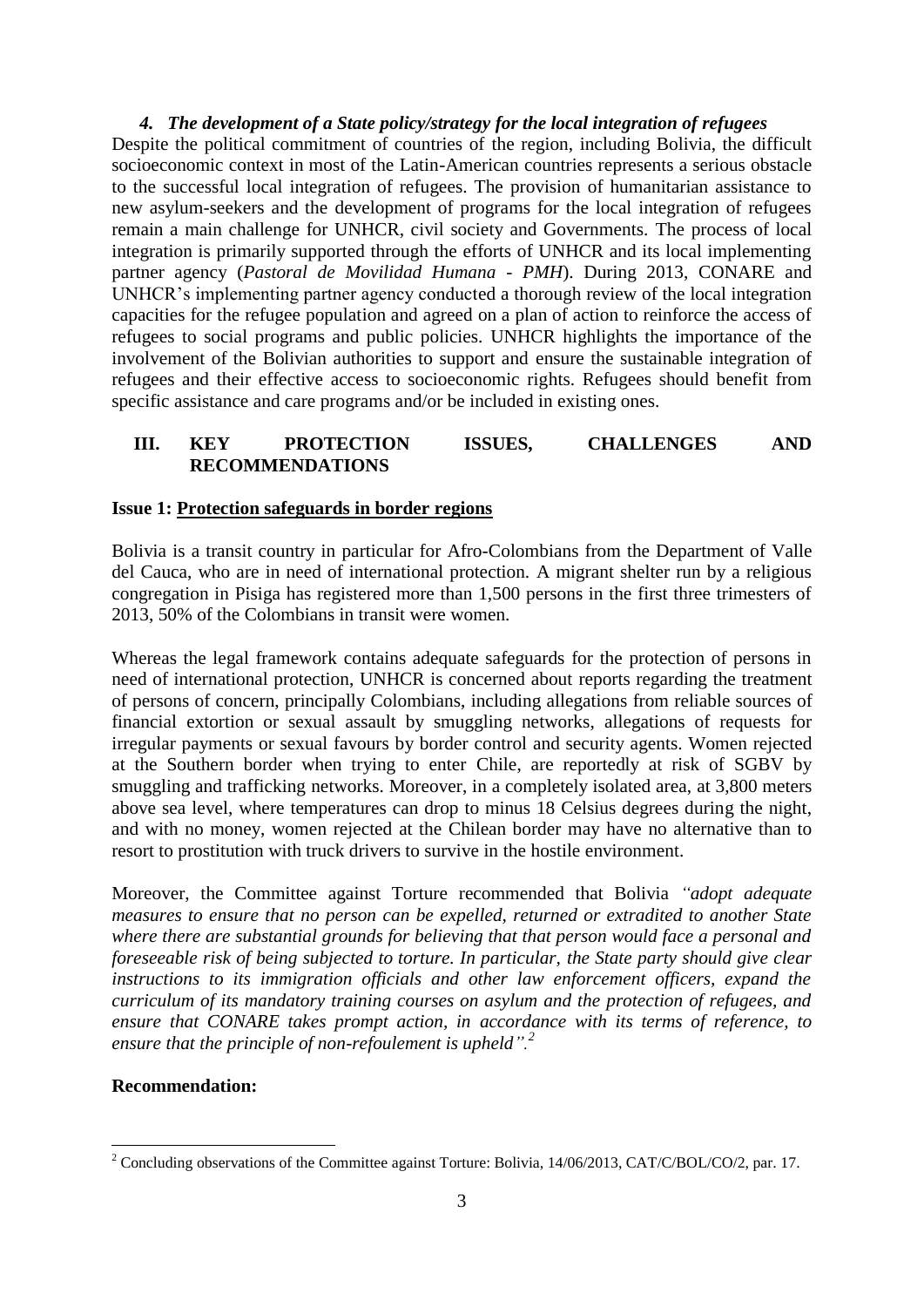Adopt measures to prevent abuses against persons in need of international protection in border areas, including prevention of SGBV.

#### **Issue 2: Age and gender-sensitive RSD procedures**

1

In spite of the enactment of *Refugee Law Nº 251*, Bolivia has not yet adopted all the necessary internal regulations to facilitate their effective implementation.

RSD procedures should incorporate child-sensitive elements; special attention should be given to unaccompanied and separated children (UASC). The refugee legislation provides that UASC are entitled to legal assistance and care arrangements by child-protection institutions. However, no special mechanisms have been put in place to ensure the implementation of these provisions. Bolivia deals with cases of UASC on an ad hoc basis. The introduction of child-friendly RSD procedures and coordination mechanisms would ensure the appropriate referral of these children to the national child protection system and their adequate legal representation during RSD procedures. UNHCR's Guidelines on child asylum claims offer substantive and procedural guidance on conducting RSD in a childsensitive manner.<sup>3</sup> In this regard, the Committee on the Rights of the Child, in its  $52<sup>nd</sup>$ session, recommended that Bolivia "*take measures to ensure that asylum claims submitted by children are analyzed under a refugee status determination procedure that takes into consideration the specific needs and rights of child asylum-seekers in accordance with international refugee and human rights law, and take into account the UNHCR Guidelines on determining the best interests of the child*." 4

There is also a need to apply a more gender-sensitive approach in the RSD procedures to ensure that asylum claims submitted by women are examined in a manner that responds to their specific protection needs. CONARE should be encouraged to ensure that procedural safeguards are observed when interviewing female asylum-seekers and adjudicating their claims. Standard Operating Procedures for Prevention and Response to SGBV and for cases of unaccompanied or separated children with international protection needs also still have to be developed.

As indicated in UNHCR's Guidelines on gender-related persecution, "*persons raising gender-related refugee claims, and survivors of torture or trauma in particular, require a supportive environment where they can be reassured of the confidentiality of their claim. Some claimants, because of the shame they feel over what has happened to them, or due to trauma, may be reluctant to identify the true extent of the persecution suffered or feared. They may continue to fear persons in authority, or they may fear rejection and/or reprisals*  from their family and/or community."<sup>5</sup> The guidelines set out a number of measures to ensure

<sup>3</sup> UN High Commissioner for Refugees, *Guidelines on International Protection No. 8: Child Asylum Claims under Articles 1(A)2 and 1(F) of the 1951 Convention and/or 1967 Protocol relating to the Status of Refugees*, 22 December 2009, HCR/GIP/09/08, available at: [http://www.unhcr.org/refworld/docid/4b2f4f6d2.html.](http://www.unhcr.org/refworld/docid/4b2f4f6d2.html) 

<sup>4</sup> Concluding observations of the Committee on the Rights of the Child: Bolivia, 16/10/2009, CAT/C/BOL/CO/4, 52<sup>nd</sup> Session, par. 72.

<sup>5</sup> UN High Commissioner for Refugees, *Guidelines on International Protection No. 1: Gender-Related Persecution Within the Context of Article 1A(2) of the 1951 Convention and/or its 1967 Protocol Relating to the Status of Refugees*, 7 May 2002, HCR/GIP/02/01, available at: <http://www.unhcr.org/refworld/docid/3d36f1c64.html> and

UN High Commissioner for Refugees, Guidelines on International Protection No. 9: Claims to Refugee Status based on Sexual Orientation and/or Gender Identity within the context of Article 1A(2) of the 1951 Convention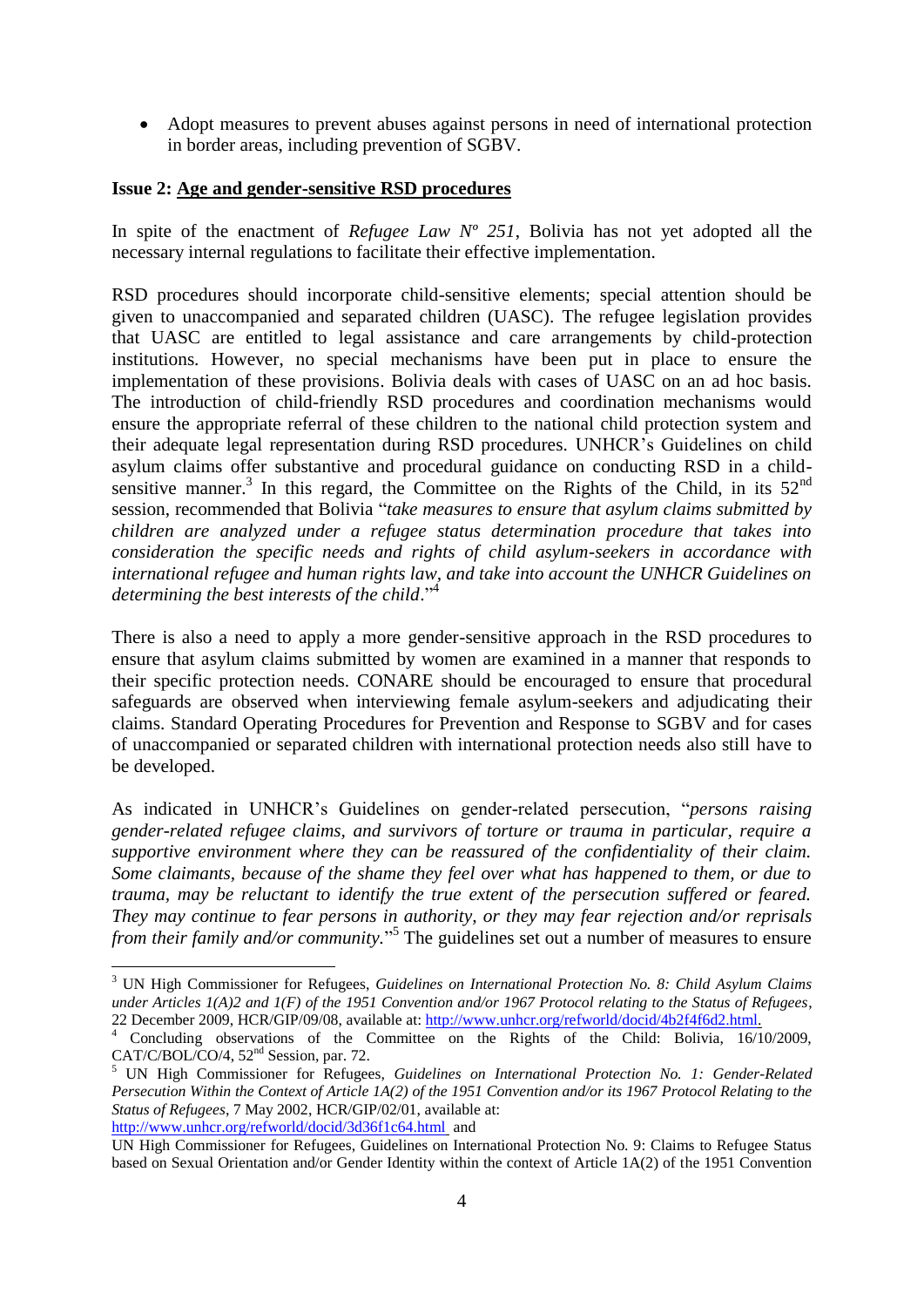that gender-related claims, of women in particular, are properly considered in the RSD process, *inter alia*, ensuring individual interviews of female claimants and access to a female interviewer and interpreter.

## **Recommendations:**

- Incorporate child-sensitive elements into the RSD procedure;
- Assign female officers and interpreters to women and girl asylum-seekers; and
- Ensure that the RSD procedure promptly identifies women and girls at risk and that their specific protection needs are addressed in a systematic manner.

## **Issue 3: Sexual and Gender-based violence**

The Bolivian asylum authorities should prepare a comprehensive plan of action on identification, prevention of, and response to SGBV affected refugees, asylum-seekers and stateless persons. A protection dialogue with refugee women residing in La Paz organized by UNHCR and its local implementing partner agency in November revealed that refugee women were unaware of their rights and the available mechanisms to prevent and seek assistance in case of subjection to SGBV. A considerable number of female refugees and asylum-seekers stated that they have suffered SGBV in the past and lacked adequate information to ensure their right to a life free of gender based violence. The discussion and activities conducted with refugee women enabled identification of serious risks of SGBV affecting the refugee population, ranging from situations of domestic violence to situations of institutional violence in health care services, as well as employment discrimination, sexual harassment and mistreatment in their places of employment. The prevention of and response to SGBV must be an essential component of CONARE's protection and durable solution strategy. The Committee against Torture, in its 50<sup>th</sup> session, indicated that it was "*concerned by reports regarding the persistence of gender violence in the State party, particularly* domestic and sexual violence, which in many cases goes unreported.<sup>56</sup> The Committee recommended that Bolivia adopt effective measures to assist victims to prepare and file complaints, ensure that victims receive effective protection by guaranteeing their access to shelters and health-care services, and strengthen efforts to raise awareness and educate public officials who work directly with victims and the general public about gender violence.<sup>7</sup>

Bolivian Border agents and immigration authorities are considered to generally lack training on gender sensitization as well as awareness of the possibility of persecution based on sexual orientation and/or gender identity.

## **Recommendations:**

- Establish and implement Standard Operating Procedures for Prevention and Response to SGBV;
- Ensure that a SGBV strategy is adopted and implemented;
- Adopt guidelines on gender-based persecution and/or persecution based on sexual orientation and/or gender identity for first instance asylum officials;

1

and/or its 1967 Protocol relating to the Status of Refugees, 23 October 2012, HCR/GIP/12/01, available at: <http://www.refworld.org/docid/50348afc2.html>

 $\overline{6}$  Concluding observations of the Committee against Torture: Bolivia, 14/06/2013, CAT/C/BOL/CO/2, par. 15-16.

<sup>7</sup> *Id.*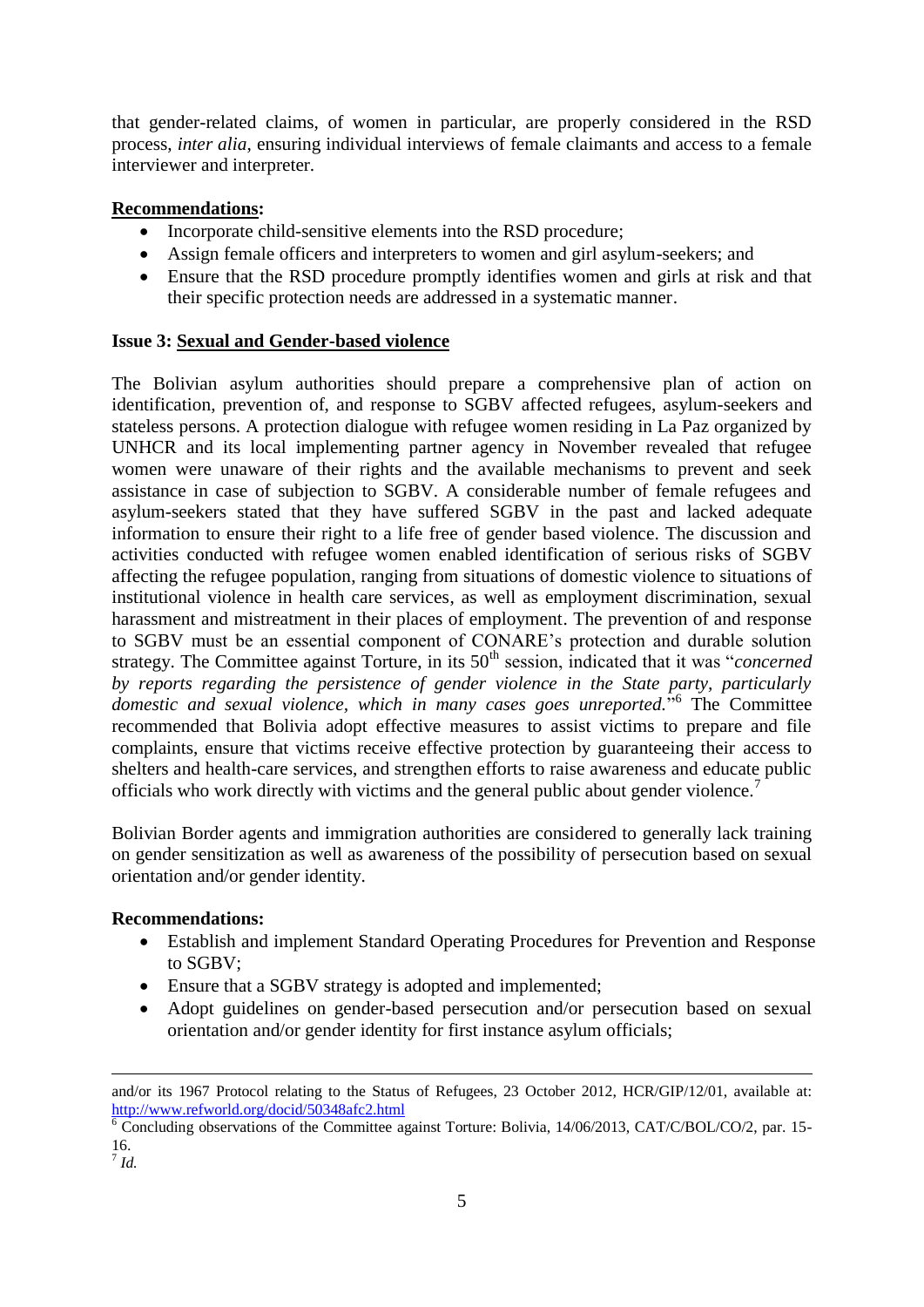- Carry out awareness raising campaigns on SGBV targeting both populations at risks and stakeholders; and
- Ensure that an adequate response is provided to each SGBV case reported, which involves measures to assist victims to prepare and file complaints.

### **Issue 4: Human trafficking**

Bolivia continues to be a source and destination country for human trafficking and smuggling. Refugees and asylum-seekers are particularly at risk of falling victim to trafficking or smuggling due to the vulnerable and volatile situations they often face. The social situation of asylum-seekers and refugees and the absence of special programs to facilitate their local integration in the country make refugees, particularly refugee women, especially vulnerable to human trafficking for sexual exploitation. For example, women refugees and asylum-seekers who participated in assessment exercises revealed that they had been offered work in prostitution. However, no special provisions have been adopted to prevent refugees, asylum-seekers, and other persons of concern to UNHCR from being trafficked.

Trafficking and smuggling of people of Haitian, African and Asian origin remain a matter of concern in Bolivia. The Government should take into account the fact that victims or potential victims of human trafficking who are at risk of persecution, if returned to their countries of origin, may qualify as refugees within the meaning of the *1951 Convention*. UNHCR's Guidelines on victims of trafficking provide guidance on the adjudication of asylum applications submitted by victims or potential victims of trafficking. There is a need to increase efforts to prevent human trafficking and establish and implement effective identification and referral mechanisms for persons in mixed migratory flows, who may be in need of international protection. This includes presumed or actual victims of trafficking who may have a well-founded fear of persecution in their country of origin or, due to the situation they have experienced, cannot return to their country of origin because their lives or physical integrity would be at risk. In particular, Bolivia should adopt proper measures, including the development of standard operating procedures, to facilitate their prompt identification and referral to the asylum system, when appropriate. Moreover, RSD procedures should be improved to ensure that asylum claims from victims of trafficking are fairly and appropriately examined, in line with international standards. Additionally, specialized programs and policies to protect and support victims who cannot return to their countries of origin should be adopted.

UNHCR recalls the Concluding Observations of the Committee against Torture that Bolivia should "*establish effective mechanisms for the identification of asylum-seekers, stateless persons and other individuals in need of international protection and for their referral to CONARE and other authorized institutions. The State party should take particular care to ensure that people are not wrongfully turned back at the border and that victims of trafficking and other persons in need of international protection are identified, especially in the context of mixed migration flows*". 8

## **Recommendations:**

<u>.</u>

<sup>&</sup>lt;sup>8</sup> Concluding observations of the Committee against Torture: Bolivia, 14/06/2013, CAT/C/BOL/CO/2, par.  $17(b)$ .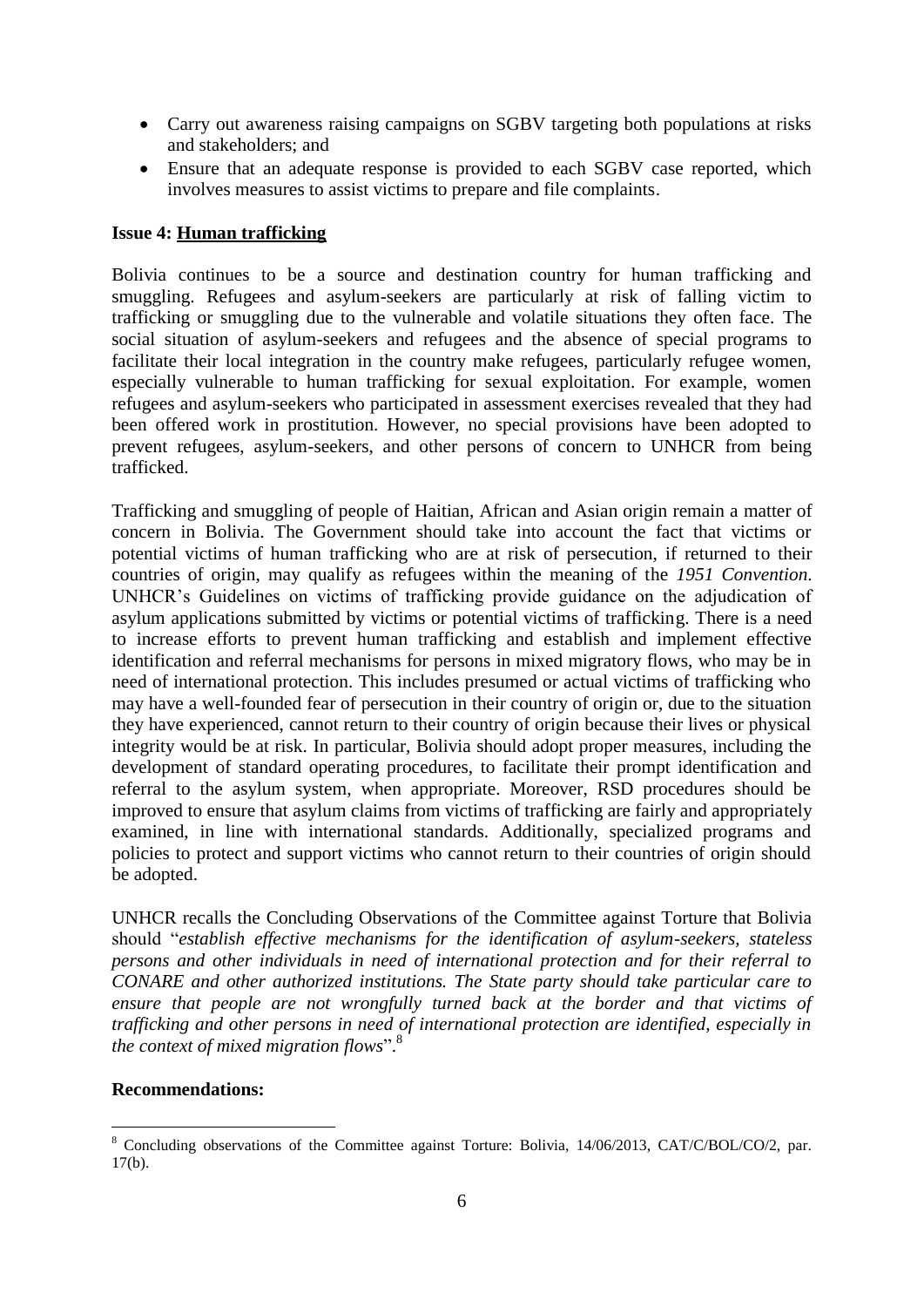- Develop a standard operating procedure for the identification of victims of trafficking and those who may be in need of international protection;
- Establish a referral mechanism for victims of trafficking to enable them to apply for asylum, whenever appropriate;
- Improve the quality of the RSD procedure so that victims of trafficking can be recognized as refugees in appropriate circumstances; and
- Adopt measures to ensure that refugees, asylum-seekers, and other persons of concern to UNHCR do not fall victim to human trafficking.

## **Issue 5: Legal framework for the protection of stateless persons**

Establishing a statelessness status determination procedure is the most efficient means for States party to the *1954 Convention* to identify the beneficiaries of the Convention with the view to providing them with appropriate protection.

Supreme Decree 1440, regulatory application of *Refugee Law Nº 251*, provides the National Refugee Commission (CONARE) with the authority to determine the status of stateless persons until a legal mechanism is in place. Provisionally, CONARE must follow the same procedure established for asylum-seekers. As a result of this provision, stateless persons can now apply to get recognition of their status. However, Bolivia should adopt and implement a formal statelessness status determination procedure to ensure the protection of stateless persons who are not refugees, regulate their access to documentation/residence permits and essential rights, and prevent them from being discriminated. Despite the fact that the stateless status can be determined under the RSD procedure, no legal provisions has been included in the *Migration Law Nº 370* regulating the legal situation of a stateless population regarding their legal residence in the country, access to personal documentation and fundamental rights such as education, health care and employment. UNHCR considers it important to recall the Concluding Observations of the Committee against Torture that Bolivia should "*establish regulations to govern the procedures used to determine whether or not a person is stateless and the procedures relating to the determination of migrant status, documentation and the protection of such persons in order to ensure that the State party is fulfilling the international commitments assumed under the Convention relating to the Status of Stateless Persons*   $(1954)$ <sup>"9</sup>.

## **Recommendations:**

- Adopt and implement a statelessness determination procedure to ensure the protection of stateless persons who are not refugees; and
- Implement legislation that codifies the protections guaranteed in the *1954 Convention* in national legislation.

## **Issue 6: Preventing Statelessness**

Bolivia is a State Party to the *1961 Convention* and has incorporated its main standards on the prevention of statelessness at birth in its national legislation.

According to the Constitution (2009), "*persons who are born in the territory of Bolivia are Bolivians by birth (…); persons born abroad of a Bolivian mother or father are Bolivians by* 

<sup>&</sup>lt;u>.</u> <sup>9</sup> Concluding observations of the Committee against Torture: Bolivia, 14/06/2013, CAT/C/BOL/CO/2, par.  $17(a)$ .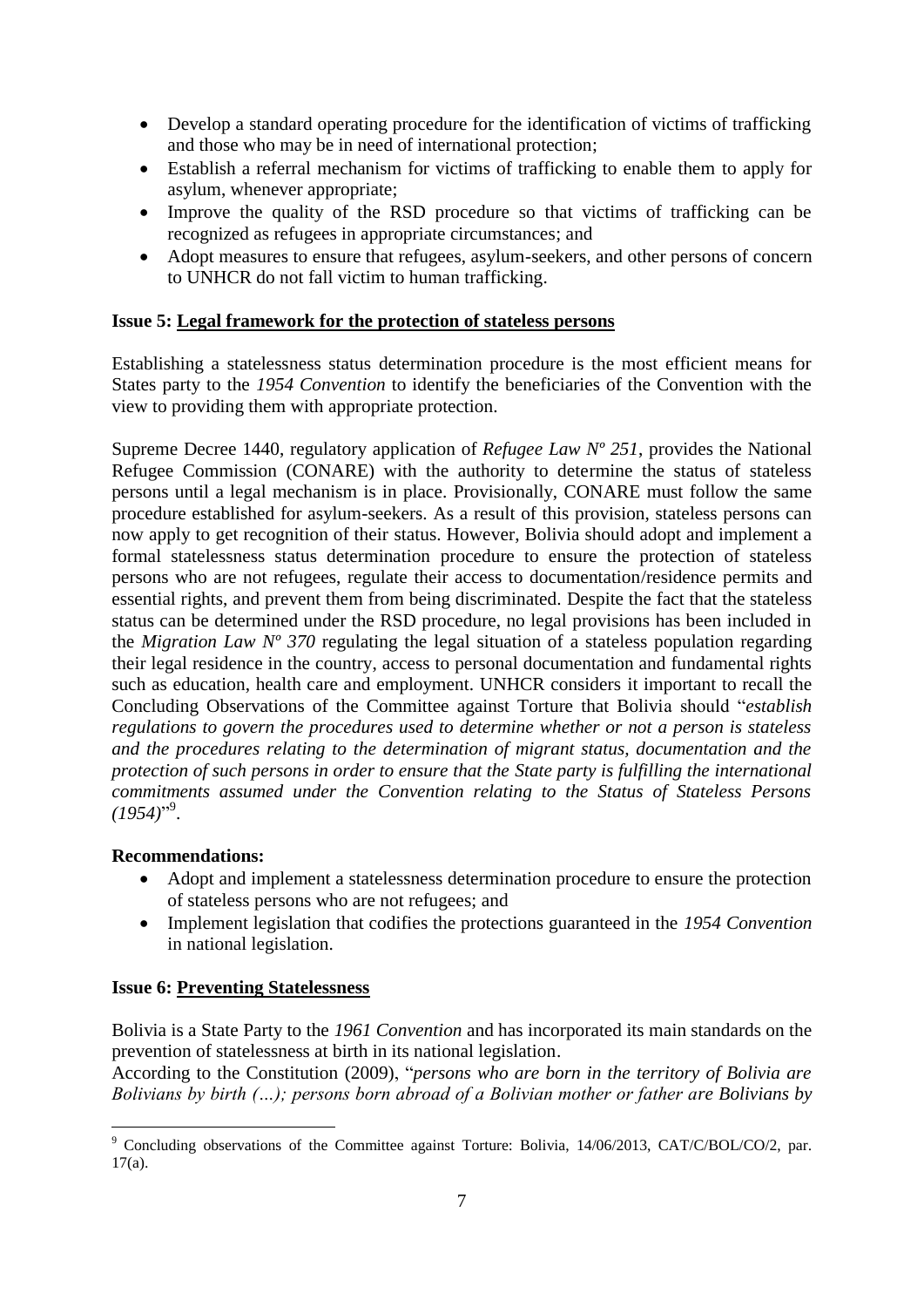*birth*". However, the acquisition of the Bolivian nationality at birth of the children born abroad to Bolivian parents has been restricted under the relevant regulations. Article 58.II of *Law N° 370 (2003)* (Immigration Law) currently requires that children born abroad to a Bolivian parent who have not been registered at the Bolivian Consulates before the age of eighteen (18), must initiate the procedure for the acquisition of the Bolivian nationality in the territory of Bolivia.<sup>10</sup> As a result, *Law N° 370* appears to restrict the constitutional right to automatically acquire the Bolivian nationality at birth and may affect the compliance of the State with its obligations to prevent statelessness at birth.<sup>11</sup>

#### **Recommendations:**

1

- Amend *Law N° 370* to bring it in line with international standards on prevention and reduction of statelessness; and
- Ensure the automatic acquisition of the Bolivian nationality to the children born abroad to Bolivian parents.

**Human Rights Liaison Unit Division of International Protection UNHCR March 2014**

<sup>&</sup>lt;sup>10</sup> Article 58 (Registration of People Born Abroad). I. People born abroad to Bolivian mother or father may be registered and obtain your birth certificate at the consular offices of the Plurinational State of Bolivia abroad, before eighteen (18) years of age. II. People born abroad to Bolivian mother or father who has not been registered before turning eighteen (18) years old in the respective Consulates abroad, must pursue in the country, the procedure or proceeding to obtain the Bolivian nationality, for being born to Bolivian mother or father, pursuant to the legal provisions of the Political and legislation in force [unofficial translation].

<sup>&</sup>lt;sup>11</sup> Article 4.1 of the 1961 Convention establishes that a Contracting State shall grant its nationality to a person, not born in its territory, who would otherwise be stateless, if the nationality of one of his parents at the time of the person's birth was that of that State.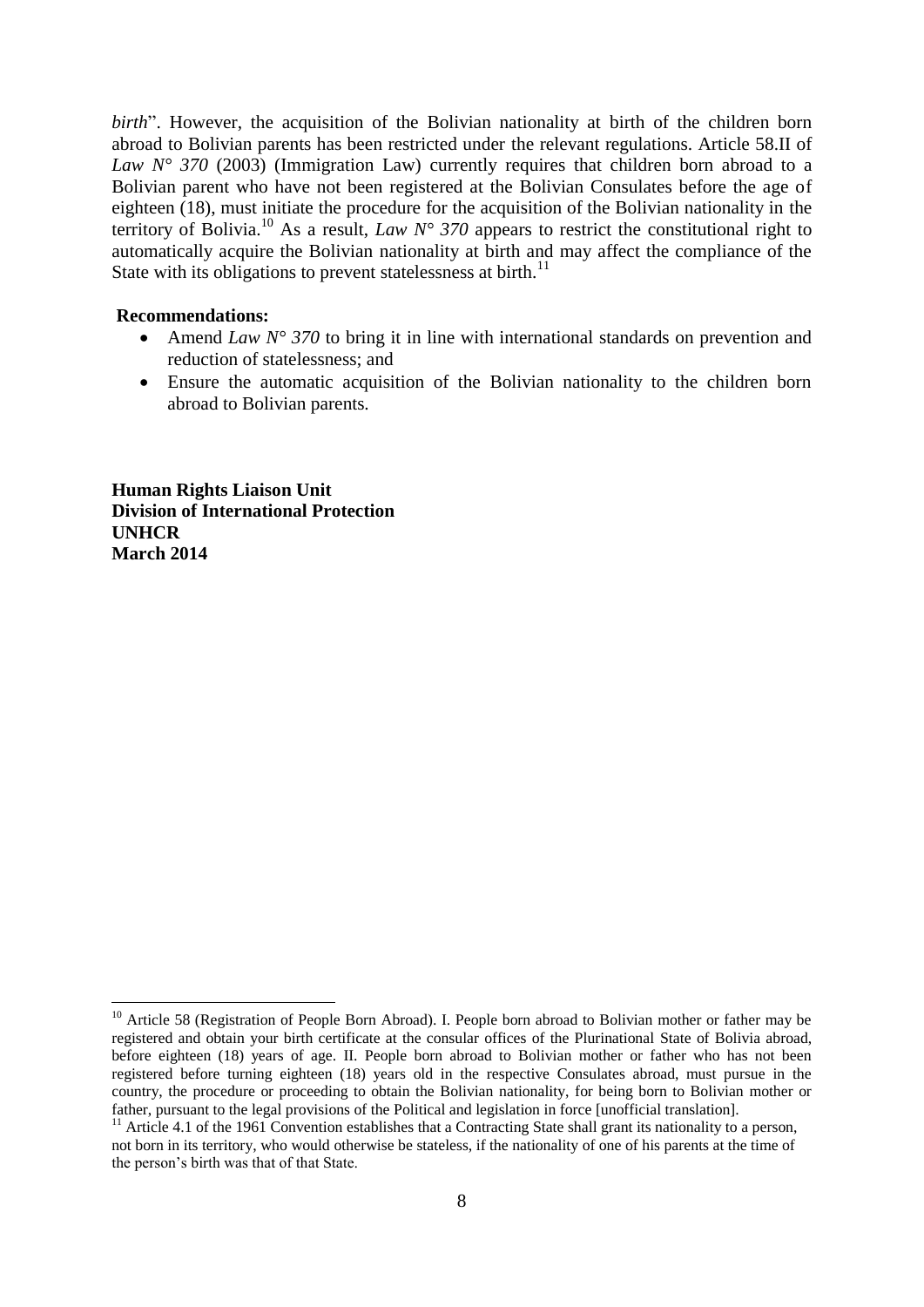## **ANNEX**

## **Excerpts of Concluding Observations and Recommendations from UN Treaty Bodies and Special Procedures' Reports**

## **- Universal Periodic Review:**

## **BOLIVIA**

We would like to bring your attention to the following excerpts from UN Treaty Monitoring Bodies' Concluding Observations and Recommendations and from UN Special Procedures mandate holders' reports relating to issues of interest and persons of concern to UNHCR with regards to Bolivia.

## **I. Treaty Bodies**

### **Committee against Torture**

 $CAT/CAO/LCO/2$ ,  $50<sup>th</sup> Session$ 14 June 2013

6. The Committee welcomes the amendments made in the State party's legislation, in particular:

(c) The promulgation of Comprehensive Act No. 348 of 27 February 2013, which provides guarantees for women's right to a life free of violence;

(d) The promulgation of Comprehensive Anti-Trafficking in Persons Act No. 263 of 31 July 2012;

(e) The promulgation of Refugee Protection Act No. 251 of 20 June 2012 and its implementing regulations, which were approved by Supreme Decree No. 1440 of 19 December 2012, and Migration Act No. 370 of 8 May 2013;

#### **Violence against women**

15. While taking note of recent advances in the development of laws and regulations, the Committee is concerned by reports regarding the persistence of gender violence in the State party, particularly domestic and sexual violence, which in many cases goes unreported. The Committee regrets that, while information has been provided concerning numerous acts of gender violence, including cases of feminicide, the State party has not furnished the requested statistics on the number of complaints filed, convictions handed down or penalties imposed during the reporting period or on the prevalence of such violence in respect of indigenous and Afro-Bolivian women (arts. 1, 2, 4, 12, 13 and 16).

**The Committee urges the State party to:**

**(a) Investigate, prosecute and punish the persons who commit such acts;**

**(b) Adopt effective measures to assist victims to prepare and file complaints;**

**(c) Ensure that victims receive effective protection by guaranteeing their access to shelters and health-care services;**

**(d) Expedite the creation of special investigative courts to deal with cases of gender violence, as provided for in Comprehensive Act No. 348;**

**(e) Strengthen efforts to raise awareness and educate public officials who work directly with victims and the general public about gender violence;**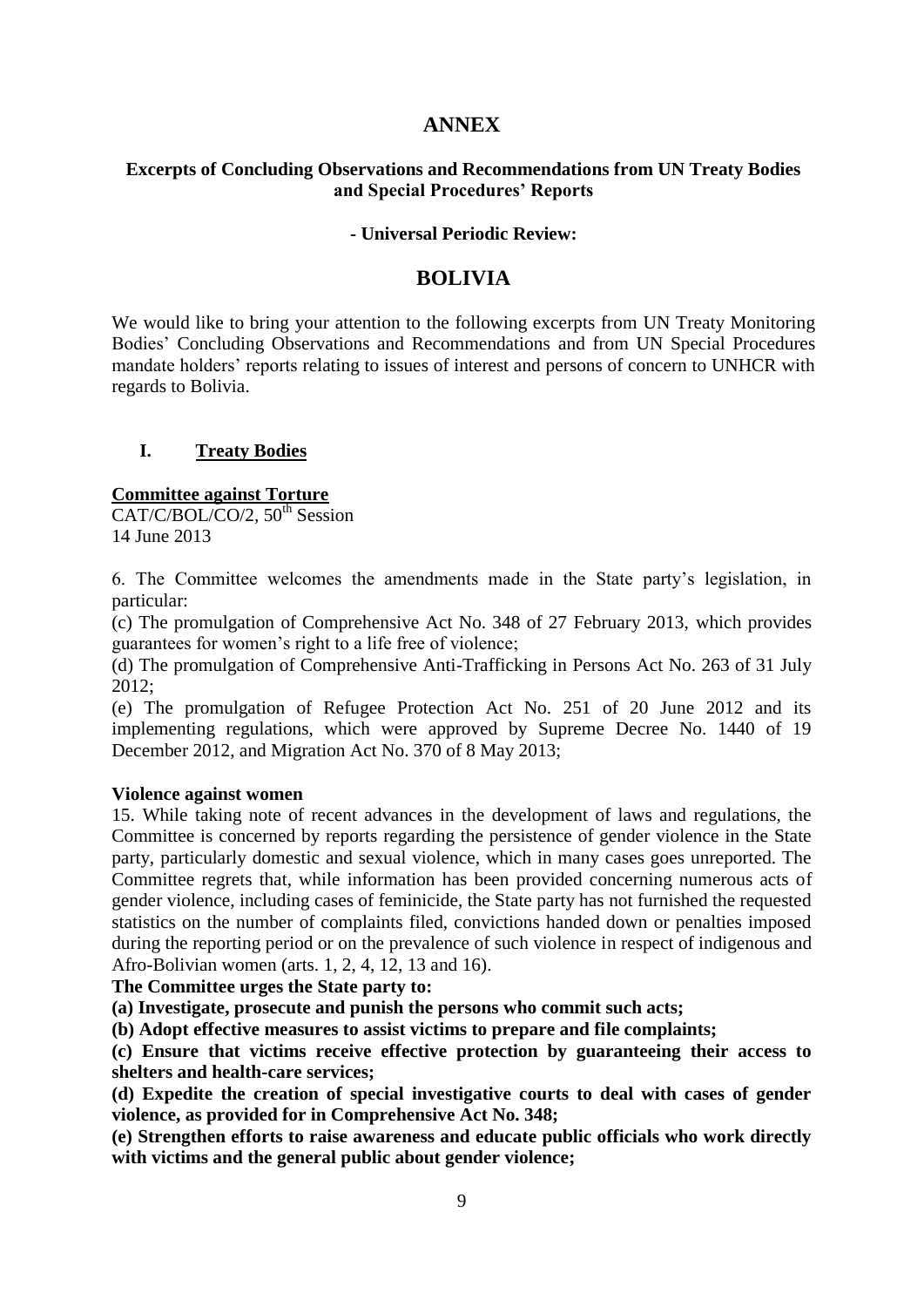**(f) Provide detailed information on the incidents of violence against women that have occurred during the reporting period, including disaggregated data on the number of complaints, investigations, trials, sentences and measures instituted to provide victims with redress.**

#### **Child abuse and sexual violence against children**

16. The Committee has received reports on the severity of the problem of child abuse and sexual violence against minors existing in Bolivian educational institutions. Although it notes that the delegation has said that such incidents are isolated cases, the Committee is concerned by the fact that official statistics that could be used to evaluate the situation in this respect have not been made available. The Committee also regrets that so little information was provided by the delegation on the obstacles that hinder victims and their families from gaining access to justice. The Committee will be closely following the progress of the petition submitted to the Inter-American Commission on Human Rights concerning the case of the girl child Patricia Flores (arts. 2 and 16).

**The Committee urges the State party to take steps to prevent the sexual abuse of children in its schools, to mount an appropriate response to cases of such abuse and, in particular, to:**

**(a) Urge all the relevant authorities to investigate such abuses and to bring the suspected perpetrators to trial;**

**(b) Set up effective complaints mechanisms and mechanisms for the provision of comprehensive assistance to victims and their families that will afford them protection, access to justice and redress of the harm suffered;**

**(c) Ensure that victims have access to specialized health-care services in the areas of family planning and the prevention and diagnosis of sexually transmitted diseases;**

**(d) Develop ongoing awareness-raising and training programmes that focus on this problem for teachers and other civil servants involved in victim protection;**

**(e) Compile a broader range of data on this issue. The State party should ensure that the persons suspected of having murdered the child Patricia Flores are brought to trial and, if found guilty, punished appropriately. It should also make certain that her family members receive full and effective redress.**

#### **Refugees, non-refoulement**

17. The Committee is aware of the efforts made by the State party to establish an appropriate legal and institutional framework for protecting refugees and asylum seekers present in the country. However, it notes that, prior to the entry into force of Act No. 251 in 2012, in some cases the State party engaged in practices that were at odds with the principle of nonrefoulement. The Committee also observes that the transitional provision of Supreme Decree No. 1440 establishes that applications from stateless persons are, on a provisional basis, to be processed by the National Commission for Refugees (CONARE) (arts. 2 and 3).

**The Committee reiterates its earlier recommendation (para. 97 (i)) to the effect that the State party should adopt adequate measures to ensure that no person can be expelled, returned or extradited to another State where there are substantial grounds for believing that that person would face a personal and foreseeable risk of being subjected to torture. In particular, the State party should give clear instructions to its immigration officials and other law enforcement officers, expand the curriculum of its mandatory training courses on asylum and the protection of refugees, and ensure that CONARE takes prompt action, in accordance with its terms of reference, to ensure that the principle of non-refoulement is upheld. The State party should also:**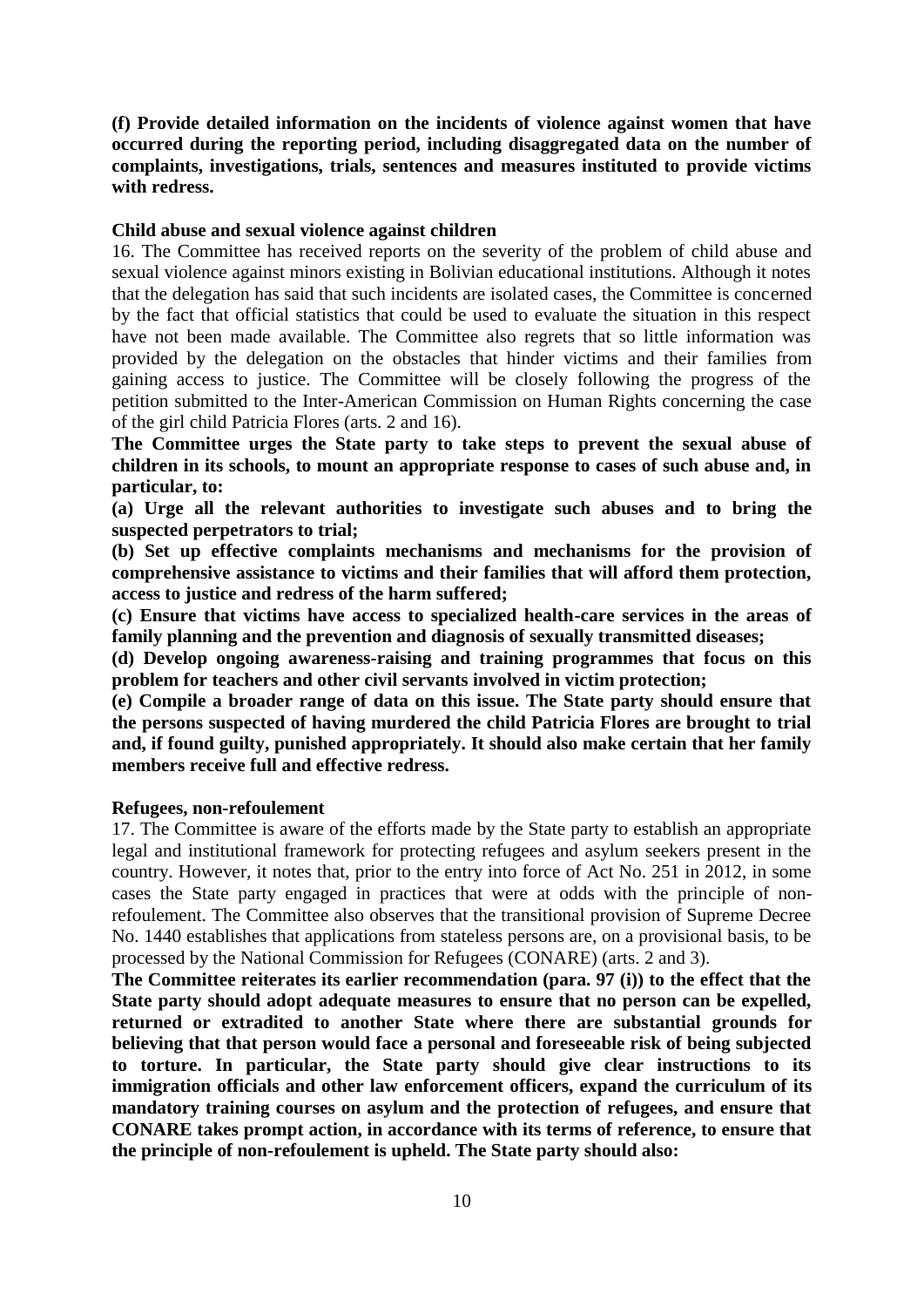**(a) Establish regulations to govern the procedures used to determine whether or not a person is stateless and the procedures relating to the determination of migrant status, documentation and the protection of such persons in order to ensure that the State party is fulfilling the international commitments assumed under the Convention relating to the Status of Stateless Persons (1954). The State party should also grant its nationality, in accordance with its national laws and subject to the criteria set forth in the Convention on the Reduction of Statelessness (1961), to persons who were not born on Bolivian territory but who would otherwise be stateless. The State may request technical advisory services, as needed, from the Office of the United Nations High Commissioner for Refugees (UNHCR) in this connection;** 

**(b) Establish effective mechanisms for the identification of asylum seekers, stateless persons and other individuals in need of international protection and for their referral to CONARE and other authorized institutions. The State party should take particular care to ensure that people are not wrongfully turned back at the border and that victims of trafficking and other persons in need of international protection are identified, especially in the context of mixed migration flows.**

### **Committee on the Protection of the Rights of All Migrant Workers**

 $CMW/C/BOL/CO/2$ , 18<sup>th</sup> Session 15 May 2013

## **B. Positive aspects**

8. The Committee welcomes as a positive step the adoption of the following instruments: (a) Act No. 251 on the protection of refugees (2012);

9. The Committee appreciates the State party's efforts to combat trafficking in persons, especially its efforts in coordination with neighbouring countries to eradicate the practice. It takes note with interest of the adoption of Comprehensive Act No. 263 on human trafficking and smuggling, and of the establishment of the Plurinational Council on Human Trafficking and Smuggling.

## **C. Principal subjects of concern, suggestions and recommendations**

## *Training in and dissemination of the Convention*

20. The Committee reiterates its concern that no measures have been taken to disseminate information and promote the Convention among all the relevant stakeholders, in particular local government bodies and civil society organizations (CMW/C/BOL/CO/1, para. 19).

21. **The Committee reiterates its previous recommendations (CMW/C/BOL/CO/1, para. 20) that the State party should:**

**(a) Intensify training for all officials working in the area of migration, in particular police and border personnel, as well as officials at the local level and in consulates dealing with migrant workers;**

**(b) Take the necessary steps to ensure access by migrant workers to information and guidance on their rights under the Convention;**

**(c) Continue to work with civil society organizations in order to disseminate information and to promote the Convention.**

*Non-discrimination*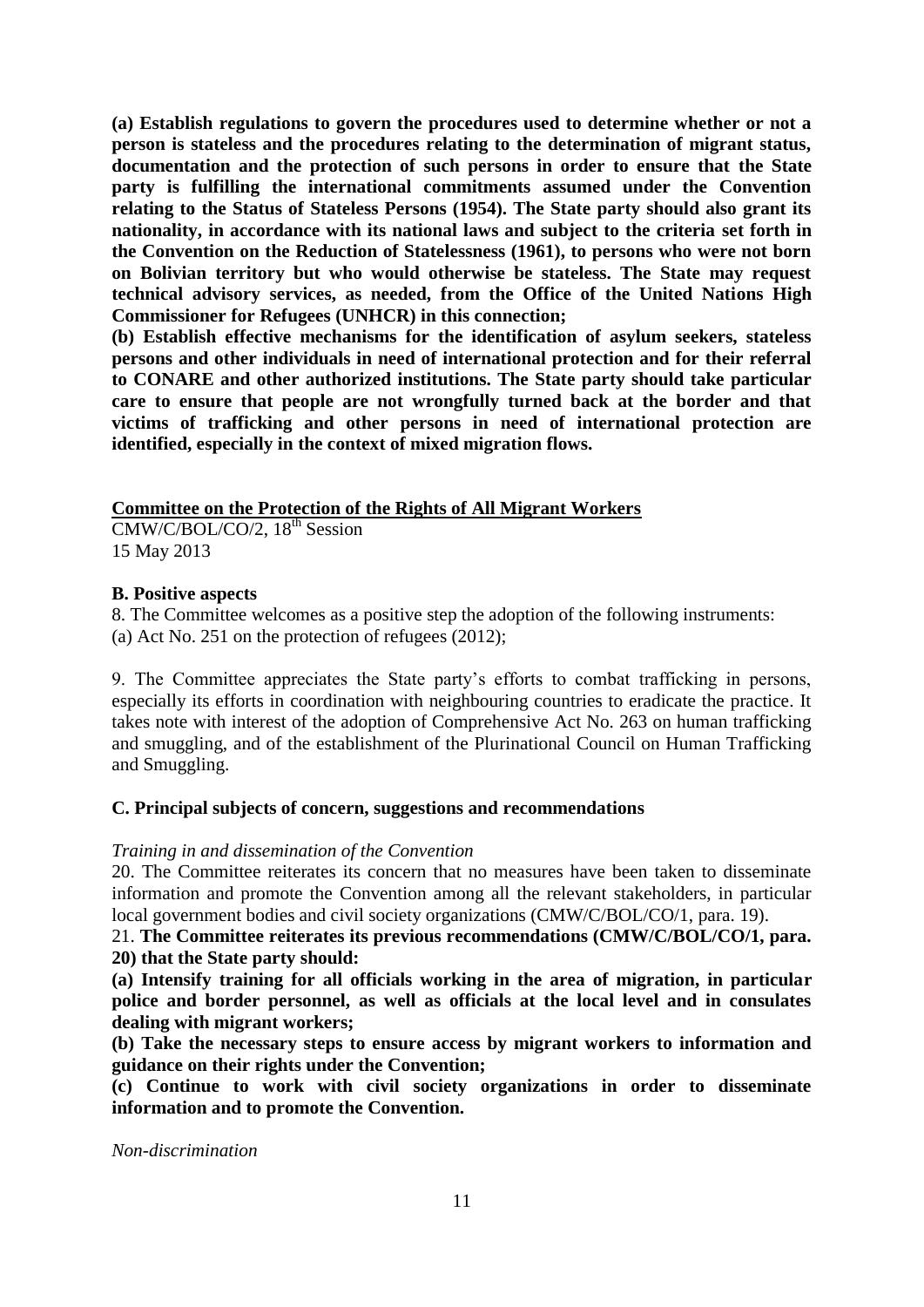22. The Committee takes note with interest of the Act on the Elimination of Racism and All Forms of Discrimination and the related National Committee and National Action Plan for 2012–2015, but regrets that these do not treat migrant workers and members of their families as a group at risk of discrimination. Moreover, the Committee remains concerned that law enforcement personnel in the State party continue to discriminate against certain groups of migrant workers, especially in border areas, and refugees.

23. **The Committee reiterates its previous recommendation that the State party should ensure that all migrant workers and members of their families within its territory or subject to its jurisdiction enjoy the rights provided for in the Convention without any discrimination, in conformity with article 7. It also urges the State party to take immediate and effective measures to combat prejudice and social stigmatization, including by training the public servants concerned, educating the general public and running awareness campaigns.**

#### *Right to an effective remedy*

24. The Committee expresses its deep concern about the persistence of various factors that impede access to justice, such as systematic delays and corruption. It is also concerned about the State party's explanation that the courts have not recorded any cases of administrative or legal remedies, even though the right of migrant workers whose rights have been violated to an effective remedy is guaranteed by law, including the new Constitution. The Committee notes the lack of information on how to assert this right to a remedy before the competent authorities.

25. **The Committee reminds the State party that the mere absence of complaints and legal action by migrant workers whose rights have been violated may be largely an indication of the absence of specific legislation on the subject, ignorance of the available legal remedies or an unwillingness on the part of the authorities to prosecute. The Committee reiterates its previous recommendation that the State party should inform migrant workers and members of their families, including those in an irregular situation, about the judicial and other remedies available to them and that it should process their complaints as efficiently as possible. It also recommends that the State party should ensure that migrant workers and members of their families, including those in an irregular situation, have the same opportunities as nationals of the State party to file complaints and to obtain effective redress from the courts when their rights under the Convention have been violated (CMW/C/BOL/CO/1, para. 24).**

#### **3. Human rights of all migrant workers and members of their families (arts. 8–35)**

28. The Committee notes with concern that, notwithstanding the information provided by the State party, it is still not clear whether migrant workers subject to an expulsion order are entitled to appeal against the expulsion order within the time limits set out in Supreme Decree No. 24423 (1996) and in conformity with the provisions of the Convention.

29. **The Committee reiterates its recommendation that the State party should ensure that migrant workers and members of their families can only be expelled from the territory of the State party pursuant to a decision taken by the competent authority in conformity with the law, and that the right to appeal against this decision is respected, and also that the decision is suspended until the review has been completed (CMW/C/BOL/CO/1, para. 30).**

44. The Committee takes note of the State party's efforts to deal with human trafficking but expresses concern at the lack of data on the scale of the phenomenon in the State party and,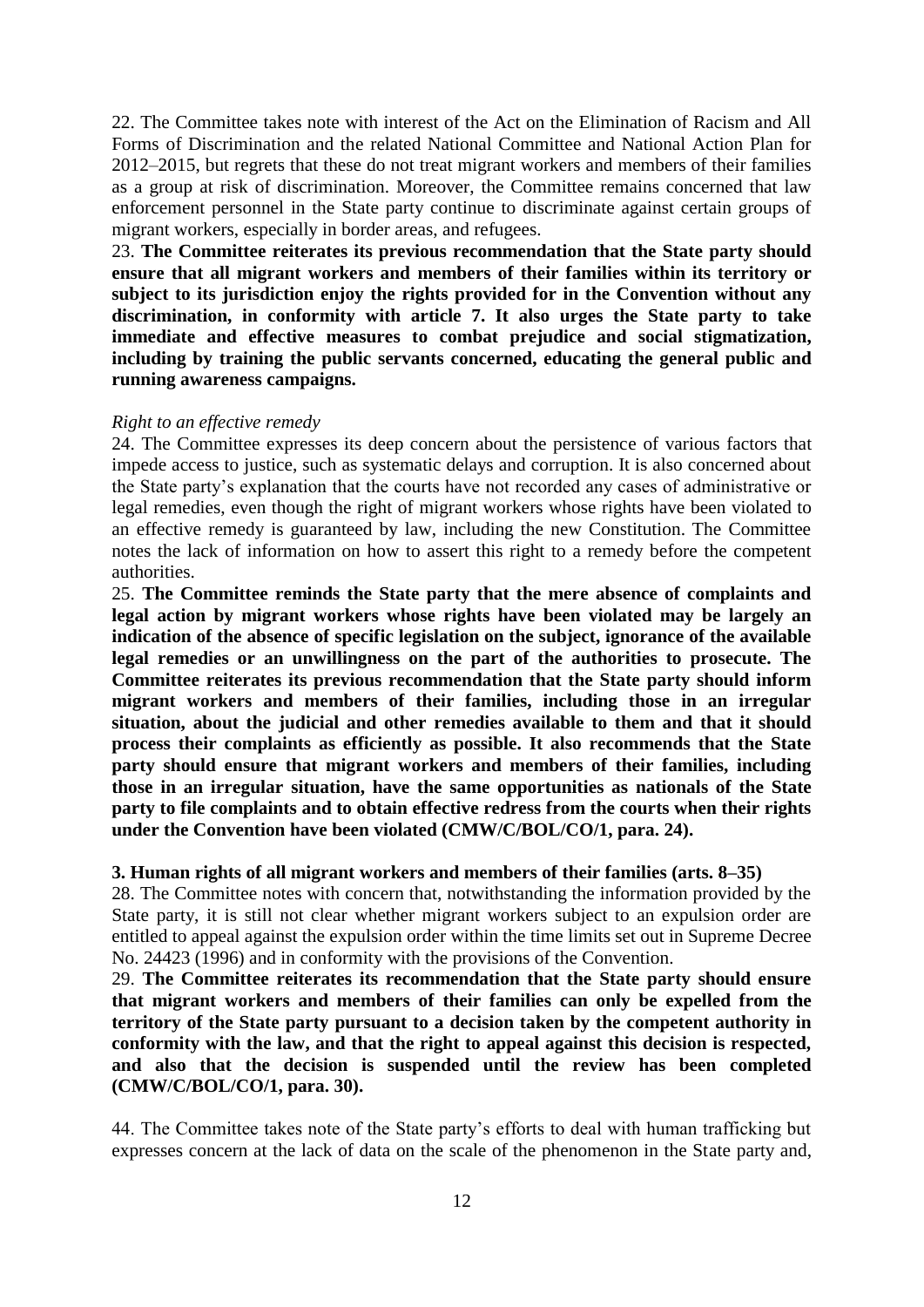especially, on the number of cases in vulnerable groups such as women and children. It also reiterates its deep concern about the limitations of the policy on prevention, protection and assistance for the victims of trafficking (CMW/C/BOL/CO/1, para. 42).

45. **The Committee recommends that the State party should draw up and implement a national strategy to combat trafficking in persons, and particularly trafficking in women and children, which includes the following measures:**

**(a) Systematically collecting disaggregated data on human trafficking;**

**(b) Ensuring compliance with Comprehensive Act No. 263 on human trafficking and smuggling and allocating sufficient financial and human resources to the Plurinational Council on Human Trafficking and Smuggling to make sure that the Act is implemented;**

**(c) Stepping up its campaigns to stop human trafficking, especially in border areas where the highest numbers of trafficking victims are recorded;**

**(d) Affording protection and assistance to all victims of human trafficking, particularly by providing shelters and implementing projects to help the victims of trafficking to rebuild their lives;**

**(e) Reinforcing training for police officers, law enforcement officers, judges, prosecutors, labour inspectors, teachers, health workers and the staff of the State party's embassies and consulates, and distributing more widely the Single Protocol for Special Assistance to the Victims of Trafficking and Smuggling.**

## **Committee on the Elimination of Racial Discrimination**

CERD/C/BOL/CO/17-20, 78<sup>th</sup> Session 8 April 2011

#### **B. Positive aspects**

7. The Committee welcomes the new Constitution of 2009, which is the result of a process that embraced historically excluded sectors of the population. It notes that the Constitution upholds a wide range of human rights that reinforce the application of the Convention, such as:

(g) The right to request and receive asylum or refuge on grounds of political or ideological persecution, and the principle of non-refoulement to a country where the life, integrity, security or freedom of the person concerned is at risk.

#### **C. Concerns and recommendations**

21. The Committee is concerned at reports of discrimination and hostility against migrants in the State party and the particular vulnerability of asylum-seekers, unaccompanied foreign children and trafficked women. The Committee is also concerned about asylum-seekers' lack of identity documents, cases of arbitrary refoulement of refugees and the lack of national legislation consistent with international standards of protection of refugees (art. 5).

**The Committee encourages the State party to develop legislation establishing the rights of refugees and providing that identity documents are to be issued free of charge and to furnish appropriate ongoing training for public officials, including border agents, to ensure that they do not make use of procedures that violate human rights. The Committee recommends that the State party continue to cooperate with the Office of the United Nations High Commissioner for Refugees and urges it to ensure that no refugees are forcibly returned to a country where there are substantial grounds for believing that they may suffer serious human rights violations. The Committee calls on**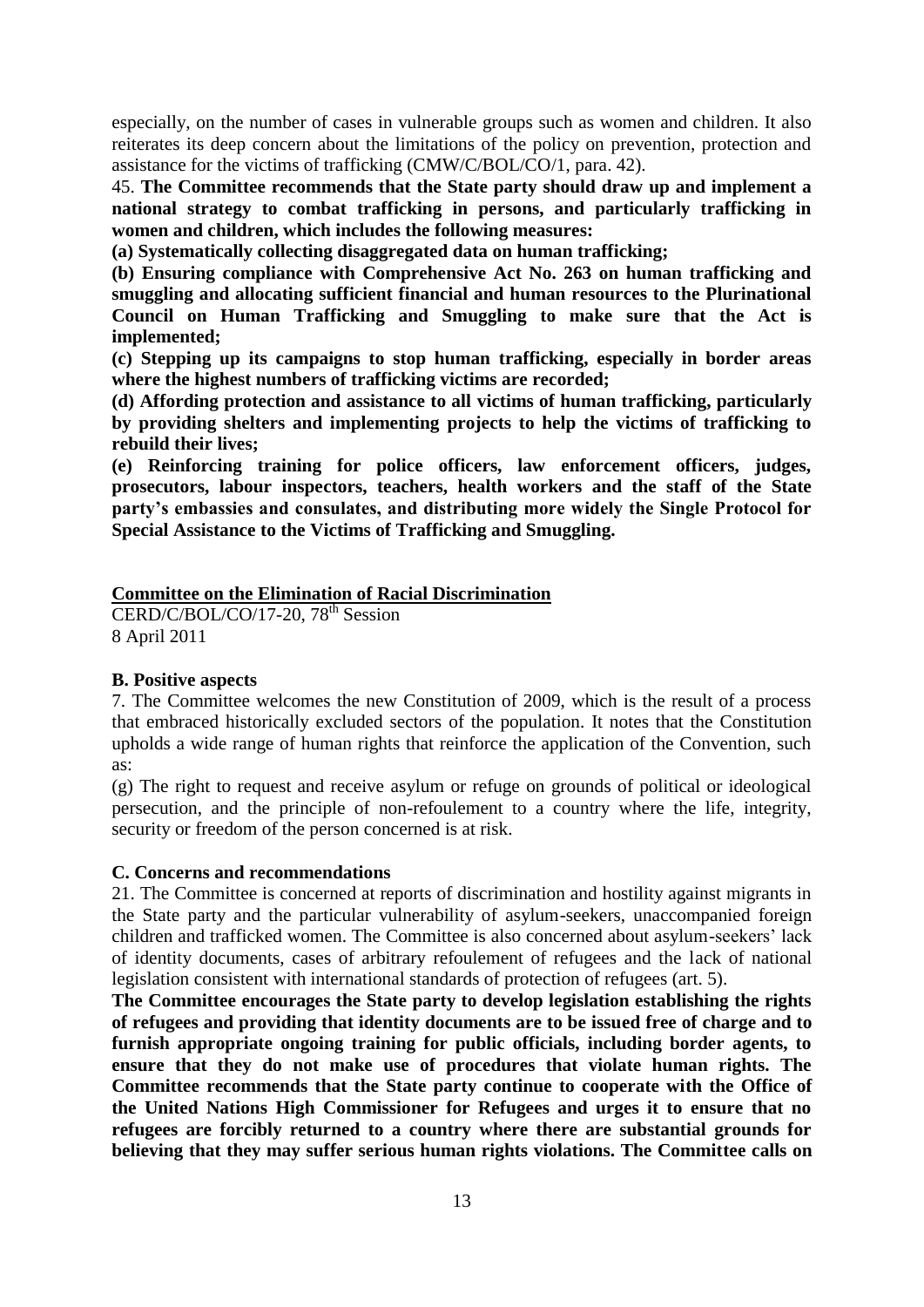**the State party to step up its efforts to develop and implement educational campaigns to change the public's perceptions and attitudes so as to combat racial discrimination in all sectors of society.**

#### **Committee on the Rights of the Child**

CRC/C/BOL/CO/4, 52<sup>nd</sup> Session 16 October 2009

#### **Birth registration**

34. The Committee welcomes that article 97 of the Child Code establishes that all children should be inscribed in the civil register, and that the first birth certificate is free. The Committee is however concerned that not all children are registered, especially those in rural areas and from indigenous communities.

35. **The Committee recommends that the State party continue to take all necessary measures to ensure registration of all children, especially in rural areas, and that it take steps to identify all children who have not been registered or obtained an identity document. The Committee further recommends that the State party implement a specific strategy for the indigenous communities based on respect for their cultures and taking into account the Committee's general comment No. 11 (2009) on indigenous children and their rights under the Convention.** 

#### **Asylum-seeking and refugee children**

71. While welcoming the establishment of the National Refugee Commission and the strengthening of the refugee status determination procedure, the Committee reiterates its concern at the lack of specific procedures for providing special care and assistance to unaccompanied and separated children.

72. **The Committee recommends that the State party take measures to ensure that asylum claims submitted by children are analyzed under a refugee status determination procedure that takes into consideration the specific needs and rights of child asylumseekers in accordance with international refugee and human rights law, and take into account the UNHCR Guidelines on determining the best interests of the child. In this regard, the Committee draws attention to its general comment No. 6 (2005) on the treatment of unaccompanied and separated children outside their country of origin.** 

#### **Sale, trafficking and abduction**

79. The Committee welcomes the adoption of Act No. 3325 from 2006 on trafficking in persons, the integral law project designed to facilitate criminal prosecutions and promote the prevention, protection and assistance to victims, and the establishment of the inter-ministerial commission for a national strategy against trafficking 2006-2010, but is concerned that the integral law project does not take into account the Optional Protocol on the sale of children, child prostitution and child pornography, and that the State party continues to be a source and destination country for victims of trafficking, particularly of people of African and Asian origins. The Committee is further concerned at the information of a high number of children registered by the Police as disappeared persons.

80. **The Committee recommends that the State party:** 

**(a) Approve and promulgate the new integral law on the sale of children, sexual exploitation and trafficking, and ensure that it takes into account the Optional Protocol on the sale of children, child prostitution and child pornography;**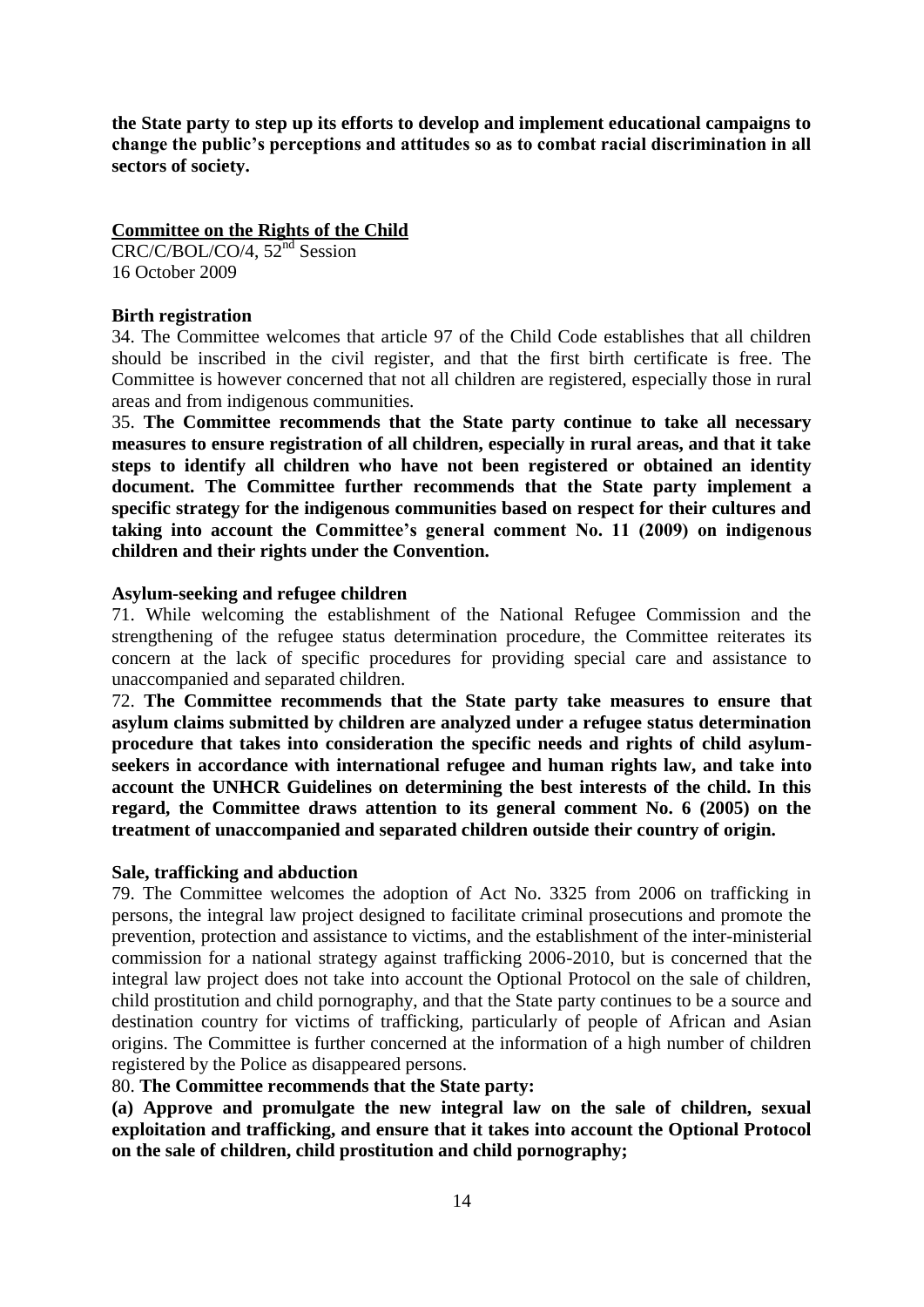**(b) Elaborate a national plan of action for prevention, social reintegration of the victims and prosecution of the perpetrators;** 

**(c) Adopt measures to prevent refugees and asylum-seekers, including children, from falling victim to trafficking, and create a mechanism to promptly identify victims of trafficking and ensure the referral of those who might have protection needs to the asylum procedure;** 

**(d) Ratify the 1980 Hague Convention on the Civil Aspects of International Child Abduction.** 

#### **Committee on Elimination of Discrimination against Women**

CEDAW/C/BOL/CO/4, 40<sup>th</sup> Session 8 April 2008

7. The Committee is concerned at the disparity between the de jure and de facto situation regarding the legal protection of women and gender equality. While the Committee welcomes the legislative reforms carried out and the bills currently before Parliament designed to improve the status of women in Bolivia, it is concerned that discriminatory provisions still remain in the State party's criminal and civil law. In this regard, special reference is made to article 317 of the Penal Code which provides that there shall be no punishment in cases of rape and other abuses when perpetrators marry their victims, and to article 130 of the Family Code on the grounds for divorce.

8. **The Committee urges the State party to take the necessary measures to ensure the full implementation of existing legislation on gender equality. The Committee urges the State party to streamline procedures for review of the compatibility of those laws with the Convention, to repeal without delay all legislation that discriminates against women, including discriminatory provisions in its criminal and civil law and to ensure the enforcement of laws prohibiting discrimination against women.**

14. The Committee is particularly concerned that the Afro-Bolivian community is socially invisible and marginalized due to the fact that it is not recognized in the national statistics, which hinders their access to basic social services and makes, in particular, Afro-Bolivian women suffer from the intersections of race- and gender-based forms of discrimination.

15. **The Committee urges the State party to take the necessary steps to enable men and women in the Afro-Bolivian community to have access to all basic social services, through their inclusion in the national statistics, to address the specific vulnerability of Afro-Bolivian women and reports on measures taken in this respect in its next report.**

18. While noting the State Party's efforts, the Committee is concerned that there is still a considerable number of women, particularly indigenous women in rural areas, older women and women with disabilities, who do not have identity documents and can therefore have neither access to public institutions nor to the relevant social services and benefits.

19. **The Committee calls on the State party to continue to expedite and facilitate the process of registration of women, particularly indigenous women in rural areas, older women and women with disabilities, and issue birth certificates and the relevant identity documents. The Committee urges the State party to establish concrete goals and timetables for this process and provide information on the progress achieved in its next report.**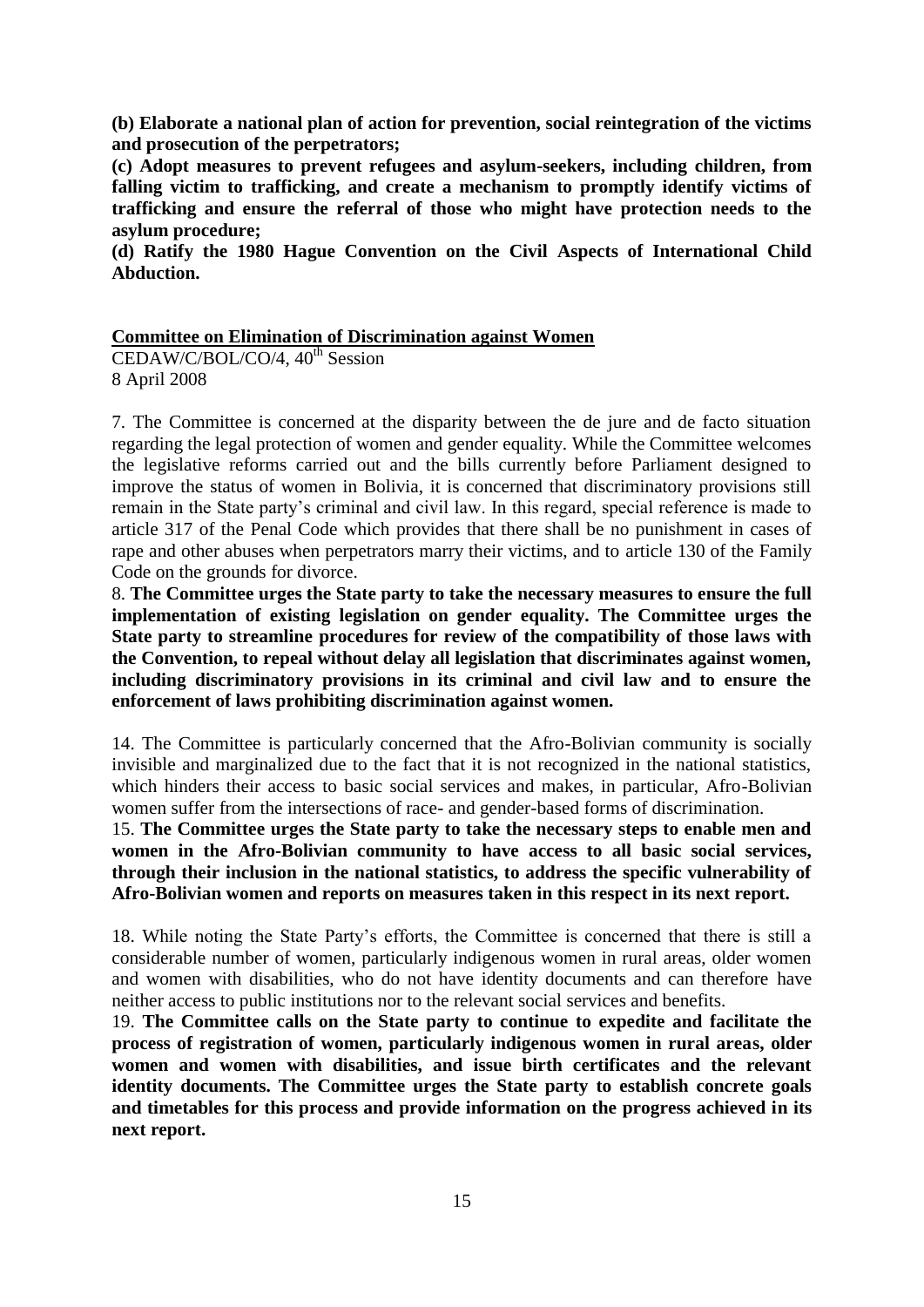20. Despite the existence of awareness-raising programmes, the Committee is concerned at the persistence of traditional stereotypes relating to the roles and responsibilities of women and men within the family, in the education system and in society in general, which reinforce their sense of inferiority and affect their status in all areas of life and throughout their life cycle. The Committee is concerned that the most recent educational reform has not dealt with these subjects in depth.

21. **The Committee recommends the development of policies and implementation of programmes for women and men in both the rural and urban areas aimed at eliminating stereotypes associated with traditional roles within the family and manifested in the education system, employment, politics and society in general. It also recommends that the media be encouraged to project positive images of women and of the equal status, roles and responsibilities of women and men in the private and public spheres.**

24. While the Committee takes note of various legislative and political initiatives to reduce violence against women, including domestic and sexual violence, it remains gravely concerned about the extent, intensity and prevalence of such violence in the State party, which borders on feminicide, and about the lack of statistical data thereon. The Committee is particularly concerned about the shortcomings of Law No. 1674 on Family and Domestic Violence and Law No. 2033 on the Protection of Victims of Crimes against Sexual Freedom, in particular the priority given to reconciliation and family integrity, as well as about the fact that judicial personnel persuade women victims not to claim their rights before the judicial system.

25. **The Committee calls upon the State party to ensure that existing legislation to combat violence against women and girls, especially domestic and sexual violence, is appropriately formulated and enforced, and give priority attention to the design and implementation of a comprehensive strategy to combat and eradicate all forms of violence against women, in conformity with general recommendation 19, to prevent violence, punish offenders and provide services for victims. Such a strategy should also include awareness-raising measures and sensitization of, in particular, the judiciary, law enforcement officers and prosecutors, as well as teachers, health-care and social workers and the media. The Committee encourages the State party to provide statistical data on the incidence of domestic violence, and information on steps taken to deal with the problem, progress achieved and remaining obstacles in its next periodic report.**

26. While noting the State party's recent initiatives to address the problem of trafficking in, and the sexual exploitation of, women and girls, including Act No. 3325 on Trafficking in Persons and Related Offences, the Committee remains concerned about the persistence of trafficking in the State party and the insufficient information on its causes and extent in the country, and the absence of adequate measures to combat the trafficking in, and sexual exploitation of, women and girls at the national and regional levels.

27. **The Committee urges the State party to promulgate and fully implement its legislation on trafficking and sexual exploitation of human beings, as well as national plans of action and other measures to combat all forms of trafficking, and sexual exploitation of women. The Committee encourages the State party to promote, as far as possible, regional agreements on this issue in the Southern Common Market area. It also recommends that the State party tackle the root cause of trafficking and sexual exploitation by stepping up its efforts to improve the economic situation of women and thereby eliminate their vulnerability to exploitation and trafficking, and that it adopt**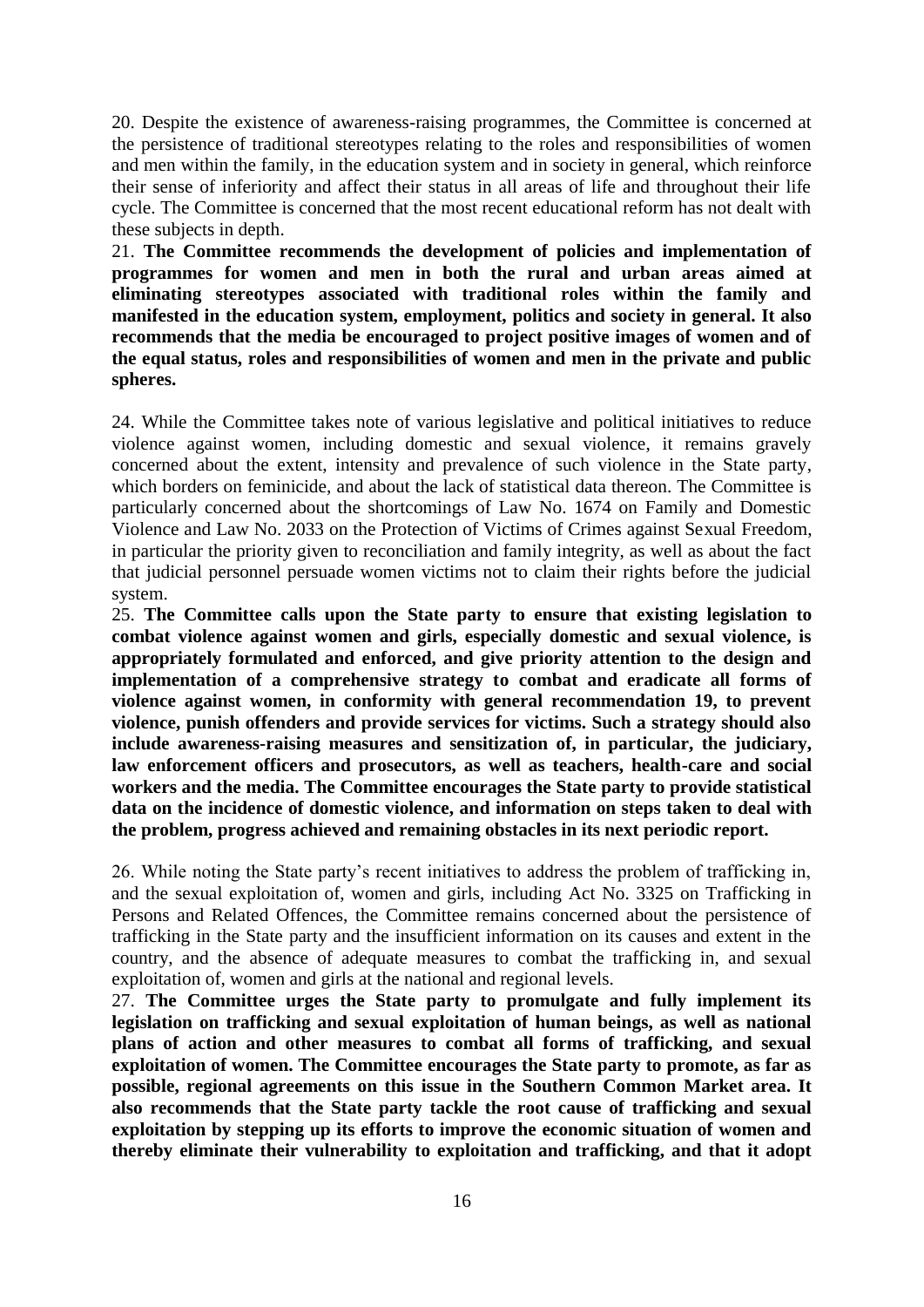**measures for the rehabilitation and social integration of women and girl victims of trafficking and sexual exploitation as well as effective penalties for those who commit such crimes.**

36. The Committee notes with concern the lack of a general employment policy to address women in the informal sector, in particular women in the agriculture and domestic work who are excluded from all social protection and benefits. The Committee is also concerned at the lack of data on women's work in formal and informal sectors of the economy.

37. **The Committee recommends the adoption of a gender-sensitive employment policy to address women in the informal sector, in particular women in the agriculture and domestic work. The Committee further recommends the systematic collection of data disaggregated by sex, age, rural and urban area and ethnicity with respect to women in the formal and informal sectors of the economy.**

38. The Committee notes with particular concern the high vulnerability of girls in child labour and the specific threats girls with and without families experience on the street. The Committee also notes the weaknesses in the design and allocation of financial resources to the National Plan for the Progressive Elimination of the Worst Forms of Child Labour (2000- 2010), including its focus on girls, which impedes the establishment of mechanisms to monitor and follow up its gender-sensitive impact.

39. **The Committee requests the State party to address the issue of child labour in general, and the vulnerable situation of girls in particular, and to rectify the weaknesses in the design and allocation of financial resources to the National Plan for the Progressive Elimination of the Worst Forms of Child Labour (2000-2010) and align its policies and legislation with the obligations it assumed under International Labour Organization Convention No. 138 concerning the Minimum Age for Admission to Employment (14 years) and Convention No. 182 concerning the Prohibition and Immediate Action for the Elimination of the Worst Forms of Child Labour.**

46. The Committee regrets the report's lack of statistical data disaggregated by sex, age, rural and urban area and ethnicity, which makes it difficult to accurately assess the real situation of women in most of the areas covered by the Convention. The Committee notes with concern that the paucity of disaggregated data may also impede the State party's own efforts to design and implement specific policies and programmes, and to evaluate their effectiveness in terms of implementing the Convention.

47. **The Committee urges the State party to strengthen, without delay, its current system of data collection in all areas covered by the Convention in order to be able to accurately assess the real situation of women and adequately monitor evolving trends. The Committee urges the State party to use quantifiable indicators to evaluate the impact of the measures adopted and the progress achieved in the attainment of de facto equality between women and men. It encourages the State party to use these data and indicators in formulating laws, policies and programmes for the effective implementation of the Convention. The Committee requests the State party, in its next periodic report, to include such data, disaggregated by urban and rural area and by ethnicity, and to indicate the effects of the measures taken and the results obtained in terms of the practical realization of de facto equality between women and men.**

#### **Committee on Economic, Social, and Cultural Rights**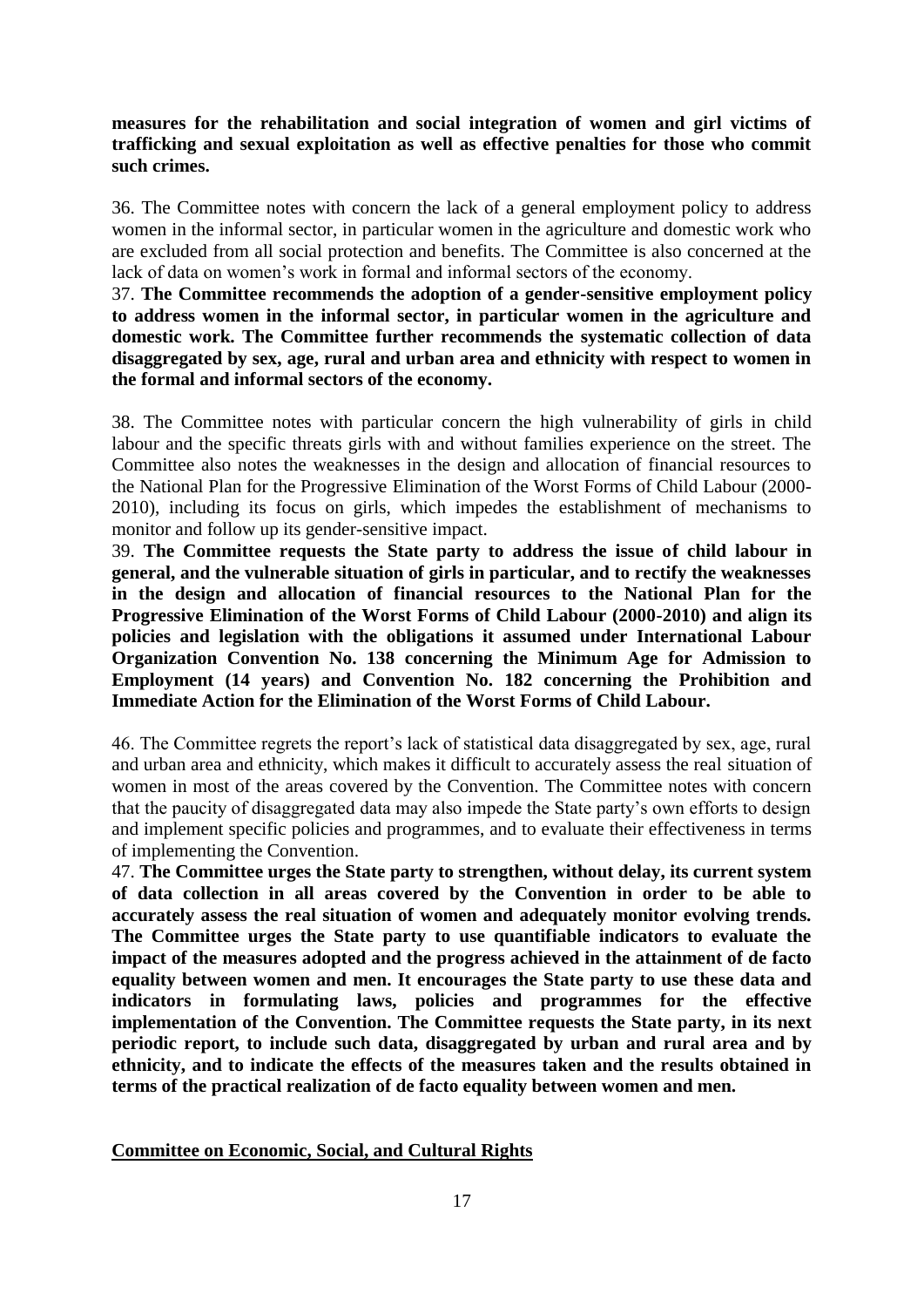$E/C.12/BOL/CO/2, 40<sup>th</sup> Session$ 8 August 2008

## **D. Principal areas of concern**

14. The Committee is concerned that the majority of its recommendations from 2001 in connection with Bolivia's initial report were not followed up and that the State party has not addressed more effectively the following areas of concern, which remain valid: their families with a decent standard of living;

(c) The high incidence of children in the State party subjected to physical and mental abuse;

(d) The persistence of the exploitation of children in employment, especially indigenous children, particularly through the use of "*criaditos*";

(g) The limited access of vulnerable and marginalized groups, particularly indigenous peoples, to education and the high rate of illiteracy among the adult population. The Committee notes with concern that this situation mainly affects girls and women;

(h) The widespread housing shortage, the incidence of forced evictions of farmers and indigenous populations to make way for mining and timber concessions, especially in the Chaco region, and the lack of effective measures to provide social housing for low-income, vulnerable and marginalized groups.

15. While noting the efforts made by the State party since 2006, the Committee continues to be concerned at the marginalization of indigenous peoples in the country and the discrimination that they suffer, particularly with regard to the right to education, to adequate housing, to food and to health services.

16. The Committee continues to be concerned at the de facto inequality that exists between men and women in Bolivia, as reflected in women's illiteracy, access to work and unequal pay for equal work, and difficulty in gaining access to housing and land ownership. The Committee also notes with concern that the State's social, economic and cultural plans and programmes do not reflect a fundamental gender perspective.

19. The Committee notes with concern the persistence of infant malnutrition and the fact that the right to food is not guaranteed to vulnerable groups in the State party. The Committee also notes with concern the large quantity of arable land devoted to the production of biofuels, a situation which affects the availability of food for human consumption and leads to price increases.

20. The Committee takes note of the Family and Domestic Violence Act (Act No. 1674); however, it is concerned at the fact that domestic violence has not been made a punishable criminal offence in the State party, despite the high incidence of such violence, and at the lack of protection available to the victims of this type of violence.

21. The Committee is concerned that despite the efforts made by the State party since 2006 in the area of health, such as the inclusion of traditional medicine in the National Health Plan, vulnerable and marginalized groups continue to have very limited access to health services.

## **E. Suggestions and recommendations**

26. The Committee recommends that the State party should adopt rights-based indicators and benchmarks to monitor the progressive realization of the rights recognized in the Covenant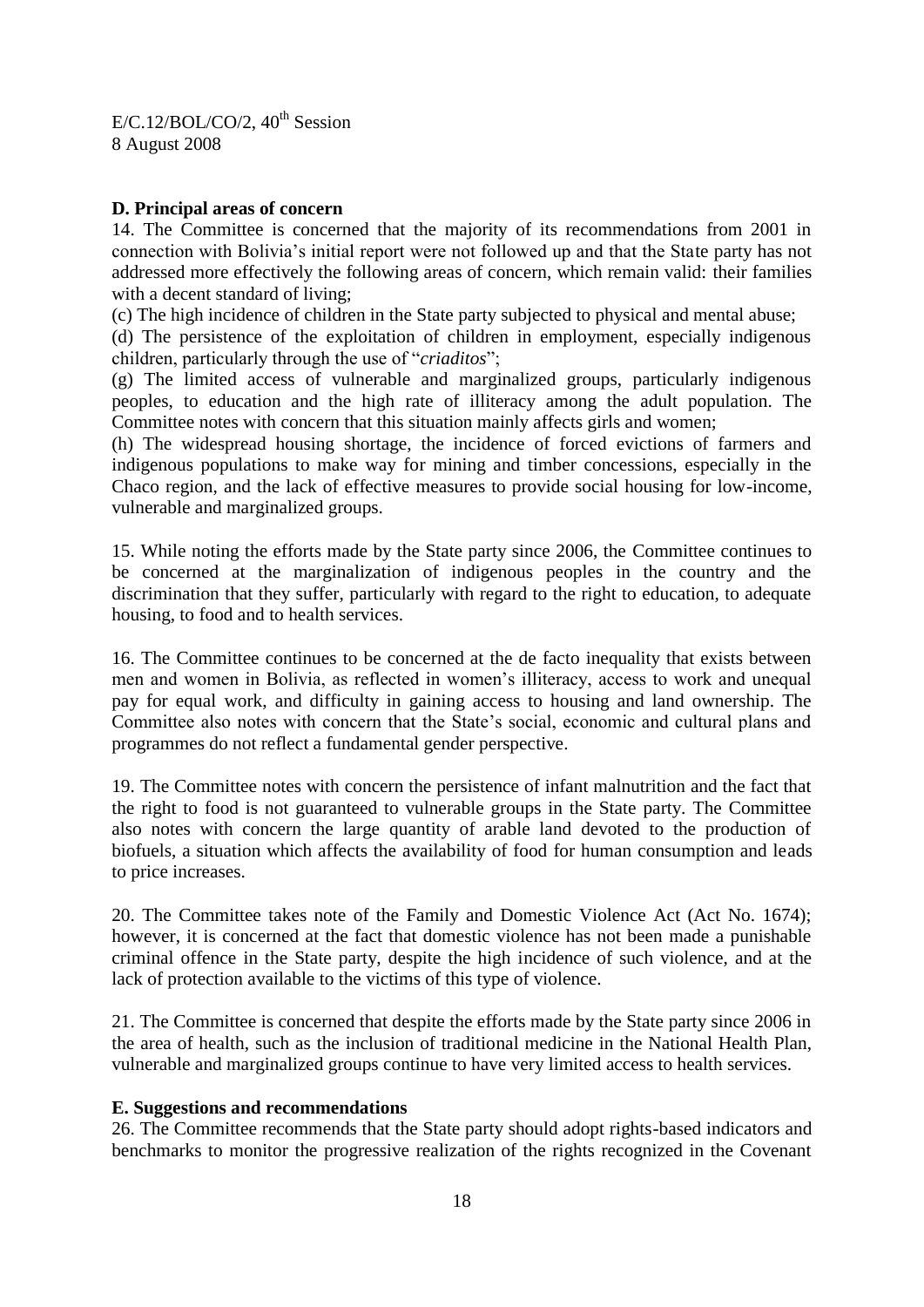and that to this end it should establish a database that is updated and disaggregated, especially by region and by vulnerable group.

27. The Committee urges the State party to address the specific areas of concern that it identified in connection with its initial report (E/C.12/1/Add.60) and reiterates that the State party should implement the suggestions and recommendations made by the Committee at that time, in particular:

(c) The Committee recommends that the State party should conduct a study to determine the number and situation of children in Bolivia who are subjected to physical and mental illtreatment, and that, based on the findings of this study, it should take the necessary legislative and practical child protection measures;

(d) The Committee encourages the State party to redouble its efforts to eliminate child labour, especially in domestic service, taking all appropriate legislative and practical measures to compensate families that stop receiving income from child labour. The Committee also calls upon the State party to carry out inspections in workplaces and to take the necessary steps to prevent the exploitation of child workers and punish those responsible;

28. The Committee recommends that the State party should continue its efforts to guarantee respect for and the equality of all the rights recognized in the Covenant in respect of indigenous people, especially the right to education, to adequate housing, to food and to health services.

29. The Committee requests the State party to ensure the equality of men and women in all spheres of life, in particular by taking effective measures and providing funds to combat discrimination in the education of girls and young women, in access to employment and equal working conditions for men and women, including equal wages, and in access to housing and land ownership. The Committee recommends that the State party should incorporate a fundamental gender perspective in all its public policies.

33. The Committee calls upon the State party to intensify its efforts to combat domestic violence by enacting specific legislation criminalizing it and providing training for law enforcement personnel and judges regarding the serious and criminal nature of domestic violence. Moreover, the Committee urges the State party to ensure the availability and accessibility of "crisis centres" where victims of domestic violence can find safe lodging and counselling.

## **II. Special Procedures**

## **Report of the Special Rapporteur on the situation of human rights and fundamental freedoms of indigenous people, Rodolfo Stavenhagen**

Addendum: Mission to Bolivia Human Rights Council,  $11<sup>th</sup>$  Session A/HRC/11/11, 18<sup>th</sup> February 2009

## **C. Racial discrimination**

93. **The Special Rapporteur recommends that the authorities should strengthen their policies to combat all forms of discrimination. As part of these policies, the Government might implement a national plan to combat racism, racial discrimination and**